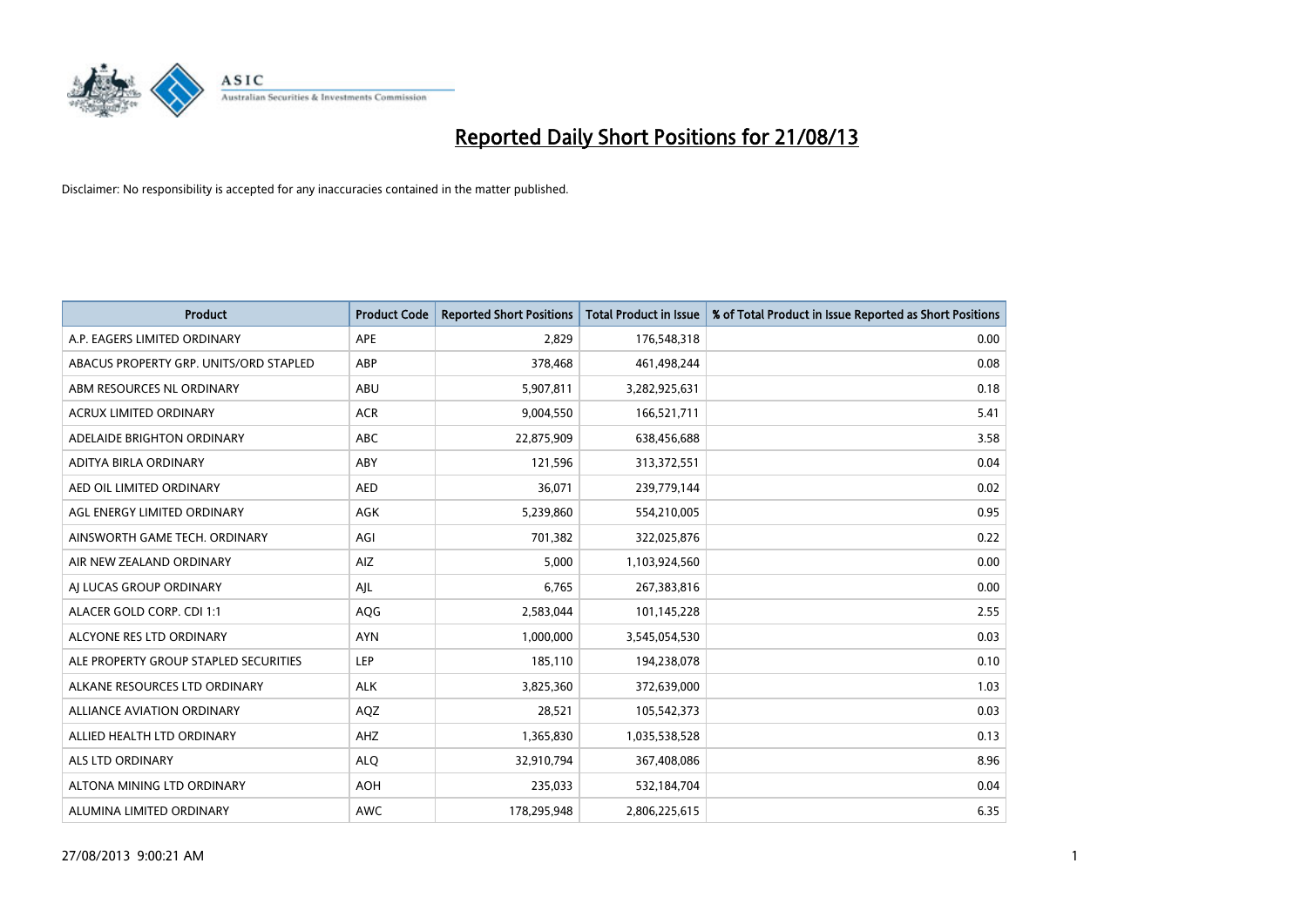

| <b>Product</b>                          | <b>Product Code</b> | <b>Reported Short Positions</b> | <b>Total Product in Issue</b> | % of Total Product in Issue Reported as Short Positions |
|-----------------------------------------|---------------------|---------------------------------|-------------------------------|---------------------------------------------------------|
| AMALGAMATED HOLDINGS ORDINARY           | AHD                 | 2,940                           | 157,759,109                   | 0.00                                                    |
| AMCOM TELECOMM. ORDINARY                | AMM                 | 1,021,543                       | 244,557,101                   | 0.42                                                    |
| AMCOR LIMITED ORDINARY                  | AMC                 | 3,240,365                       | 1,206,684,923                 | 0.27                                                    |
| AMP LIMITED ORDINARY                    | AMP                 | 28,724,966                      | 2,944,564,649                 | 0.98                                                    |
| AMPELLA MINING ORDINARY                 | <b>AMX</b>          | 640,082                         | 248,000,493                   | 0.26                                                    |
| ANGLOGOLD ASHANTI CDI 5:1               | AGG                 | 9                               | 89,207,765                    | 0.00                                                    |
| ANSELL LIMITED ORDINARY                 | <b>ANN</b>          | 10,044,722                      | 130,617,963                   | 7.69                                                    |
| ANTARES ENERGY LTD ORDINARY             | AZZ                 | 396,897                         | 255,000,000                   | 0.16                                                    |
| ANZ BANKING GRP LTD ORDINARY            | ANZ                 | 6,344,325                       | 2,743,569,323                 | 0.23                                                    |
| APA GROUP STAPLED SECURITIES            | <b>APA</b>          | 11,320,346                      | 835,750,807                   | 1.35                                                    |
| APN NEWS & MEDIA ORDINARY               | <b>APN</b>          | 18,650,017                      | 661,526,586                   | 2.82                                                    |
| AQUARIUS PLATINUM. ORDINARY             | <b>AQP</b>          | 7,437,729                       | 486,851,336                   | 1.53                                                    |
| AQUILA RESOURCES ORDINARY               | <b>AQA</b>          | 15,045,453                      | 411,804,442                   | 3.65                                                    |
| ARAFURA RESOURCE LTD ORDINARY           | ARU                 | 8,367                           | 441,270,644                   | 0.00                                                    |
| ARB CORPORATION ORDINARY                | <b>ARP</b>          | 743,102                         | 72,481,302                    | 1.03                                                    |
| ARDENT LEISURE GROUP STAPLED SECURITIES | AAD                 | 2,849,687                       | 397,803,987                   | 0.72                                                    |
| ARISTOCRAT LEISURE ORDINARY             | ALL                 | 8,759,085                       | 551,418,047                   | 1.59                                                    |
| ARRIUM LTD ORDINARY                     | ARI                 | 42,847,882                      | 1,355,433,903                 | 3.16                                                    |
| ASCIANO LIMITED ORDINARY                | <b>AIO</b>          | 20,538,672                      | 975,385,664                   | 2.11                                                    |
| ASG GROUP LIMITED ORDINARY              | ASZ                 | 1,275,984                       | 206,720,839                   | 0.62                                                    |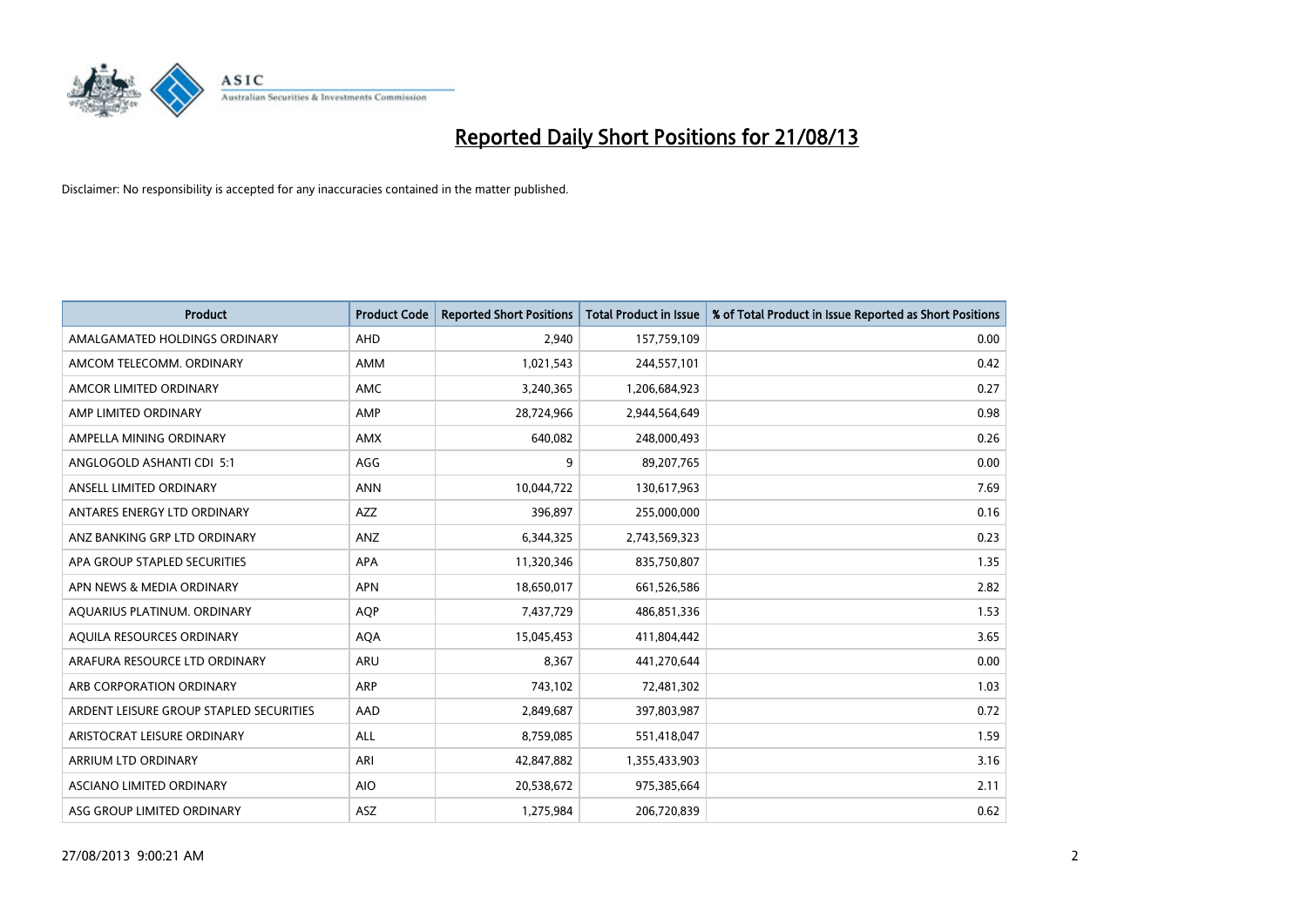

| <b>Product</b>                            | <b>Product Code</b> | <b>Reported Short Positions</b> | <b>Total Product in Issue</b> | % of Total Product in Issue Reported as Short Positions |
|-------------------------------------------|---------------------|---------------------------------|-------------------------------|---------------------------------------------------------|
| ASPEN GROUP ORD/UNITS STAPLED             | <b>APZ</b>          | 367,101                         | 1,192,665,422                 | 0.03                                                    |
| ASTRO JAP PROP GROUP STAPLED US PROHIBIT. | AJA                 | 9,047                           | 67,211,752                    | 0.01                                                    |
| ASX LIMITED ORDINARY                      | <b>ASX</b>          | 1,758,436                       | 193,595,162                   | 0.91                                                    |
| ATLAS IRON LIMITED ORDINARY               | <b>AGO</b>          | 46,800,954                      | 909,718,409                   | 5.14                                                    |
| AUCKLAND INTERNATION ORDINARY             | AIA                 | 6,000                           | 1,322,564,489                 | 0.00                                                    |
| AURIZON HOLDINGS LTD ORDINARY             | AZJ                 | 1,545,453                       | 2,137,284,503                 | 0.07                                                    |
| AURORA OIL & GAS ORDINARY                 | <b>AUT</b>          | 5,499,182                       | 448,785,778                   | 1.23                                                    |
| AUSDRILL LIMITED ORDINARY                 | ASL                 | 19,567,212                      | 312,277,224                   | 6.27                                                    |
| AUSENCO LIMITED ORDINARY                  | AAX                 | 1,314,991                       | 123,527,574                   | 1.06                                                    |
| <b>AUSTAL LIMITED ORDINARY</b>            | ASB                 | 541,449                         | 346,007,639                   | 0.16                                                    |
| AUSTBROKERS HOLDINGS ORDINARY             | <b>AUB</b>          | 3,788                           | 58,148,980                    | 0.01                                                    |
| AUSTIN ENGINEERING ORDINARY               | <b>ANG</b>          | 349,483                         | 73,164,403                    | 0.48                                                    |
| AUSTRALAND PROPERTY STAPLED SECURITY      | <b>ALZ</b>          | 1,211,562                       | 578,324,670                   | 0.21                                                    |
| AUSTRALIAN AGRICULT, ORDINARY             | AAC                 | 2,902,909                       | 313,113,358                   | 0.93                                                    |
| <b>AUSTRALIAN EDUCATION UNITS</b>         | <b>AEU</b>          | 4,127                           | 175,465,397                   | 0.00                                                    |
| AUSTRALIAN INFR LTD ORDINARY              | <b>AIX</b>          | 83,393                          | 620,733,944                   | 0.01                                                    |
| AUSTRALIAN PHARM. ORDINARY                | API                 | 206,116                         | 488,115,883                   | 0.04                                                    |
| AUTOMOTIVE HOLDINGS ORDINARY              | <b>AHE</b>          | 458,996                         | 260,579,682                   | 0.18                                                    |
| AVIENNINGS LIMITED ORDINARY               | <b>AVI</b>          | 191,391                         | 384,423,851                   | 0.05                                                    |
| AWE LIMITED ORDINARY                      | AWE                 | 1,062,553                       | 522,116,985                   | 0.20                                                    |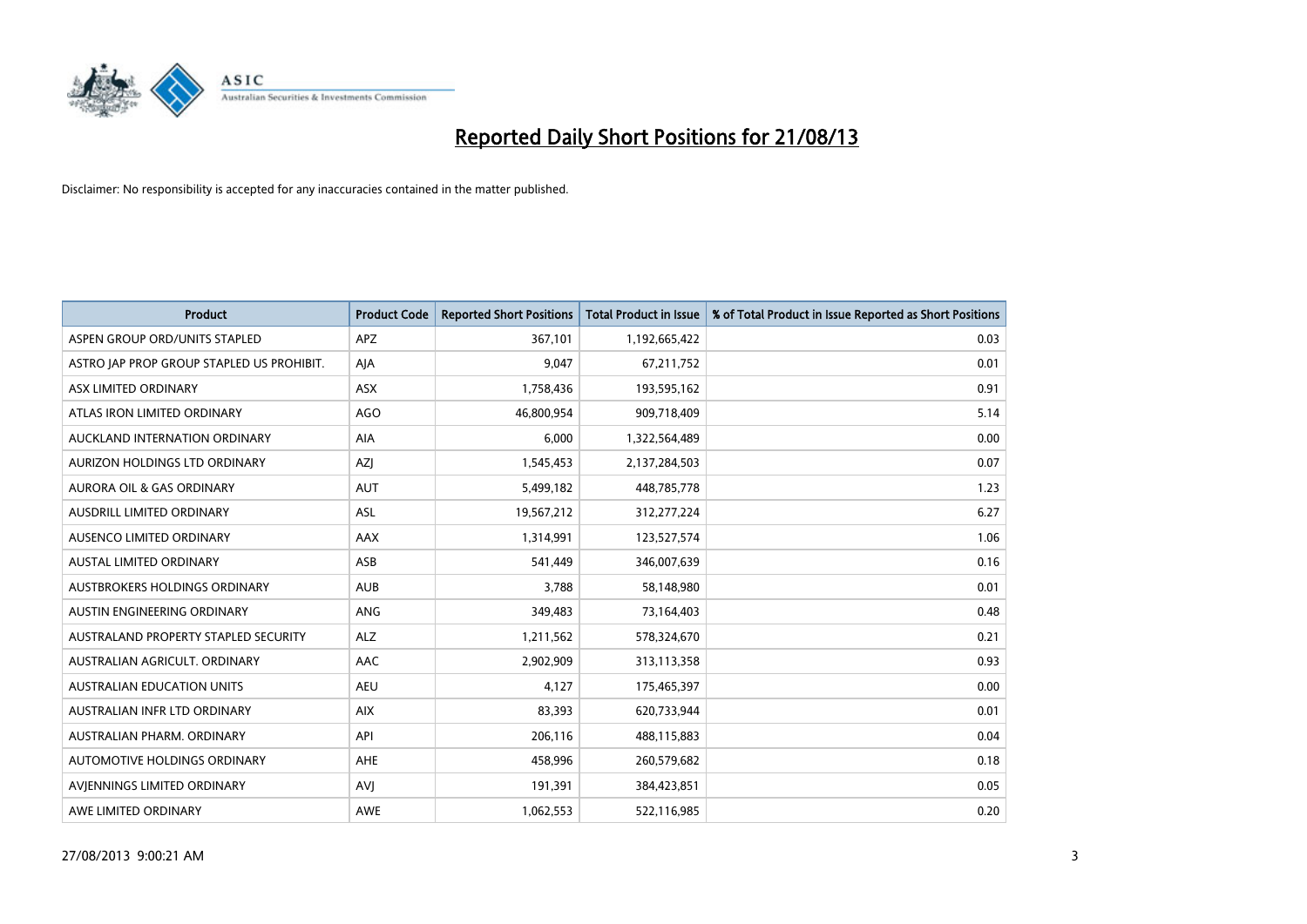

| <b>Product</b>                                | <b>Product Code</b> | <b>Reported Short Positions</b> | <b>Total Product in Issue</b> | % of Total Product in Issue Reported as Short Positions |
|-----------------------------------------------|---------------------|---------------------------------|-------------------------------|---------------------------------------------------------|
| <b>BANDANNA ENERGY ORDINARY</b>               | <b>BND</b>          | 20,566,028                      | 528,481,199                   | 3.89                                                    |
| BANK OF QUEENSLAND. ORDINARY                  | <b>BOQ</b>          | 6,594,194                       | 319,809,993                   | 2.06                                                    |
| <b>BASE RES LIMITED ORDINARY</b>              | <b>BSE</b>          | 3,944,111                       | 561,840,029                   | 0.70                                                    |
| BATHURST RES NZ LTD ORDINARY                  | <b>BRL</b>          | 41,222,472                      | 699,247,997                   | 5.90                                                    |
| <b>BC IRON LIMITED ORDINARY</b>               | <b>BCI</b>          | 528,811                         | 123,453,630                   | 0.43                                                    |
| BEACH ENERGY LIMITED ORDINARY                 | <b>BPT</b>          | 23,526,332                      | 1,269,399,183                 | 1.85                                                    |
| BEADELL RESOURCE LTD ORDINARY                 | <b>BDR</b>          | 59,314,962                      | 788,277,280                   | 7.52                                                    |
| <b>BEGA CHEESE LTD ORDINARY</b>               | <b>BGA</b>          | 52,717                          | 151,866,050                   | 0.03                                                    |
| BENDIGO AND ADELAIDE ORDINARY                 | <b>BEN</b>          | 14,078,677                      | 407,213,324                   | 3.46                                                    |
| BERKELEY RESOURCES ORDINARY                   | <b>BKY</b>          | 588,351                         | 179,393,323                   | 0.33                                                    |
| BHP BILLITON LIMITED ORDINARY                 | <b>BHP</b>          | 6,452,226                       | 3,211,691,105                 | 0.20                                                    |
| <b>BILLABONG ORDINARY</b>                     | <b>BBG</b>          | 24,044,852                      | 478,944,292                   | 5.02                                                    |
| <b>BIONOMICS LIMITED ORDINARY</b>             | <b>BNO</b>          | 4,350                           | 411,210,182                   | 0.00                                                    |
| <b>BLACKMORES LIMITED ORDINARY</b>            | <b>BKL</b>          | 6,430                           | 16,973,764                    | 0.04                                                    |
| <b>BLACKTHORN RESOURCES ORD US PROHIBITED</b> | <b>BTR</b>          | 481,753                         | 164,285,950                   | 0.29                                                    |
| BLUESCOPE STEEL LTD ORDINARY                  | <b>BSL</b>          | 4,821,816                       | 558,733,728                   | 0.86                                                    |
| <b>BOART LONGYEAR ORDINARY</b>                | <b>BLY</b>          | 42,015,547                      | 461,163,412                   | 9.11                                                    |
| <b>BORAL LIMITED, ORDINARY</b>                | <b>BLD</b>          | 57,381,900                      | 774,000,641                   | 7.41                                                    |
| <b>BRADKEN LIMITED ORDINARY</b>               | <b>BKN</b>          | 16,965,773                      | 169,240,662                   | 10.02                                                   |
| <b>BRAMBLES LIMITED ORDINARY</b>              | <b>BXB</b>          | 2,432,313                       | 1,557,435,403                 | 0.16                                                    |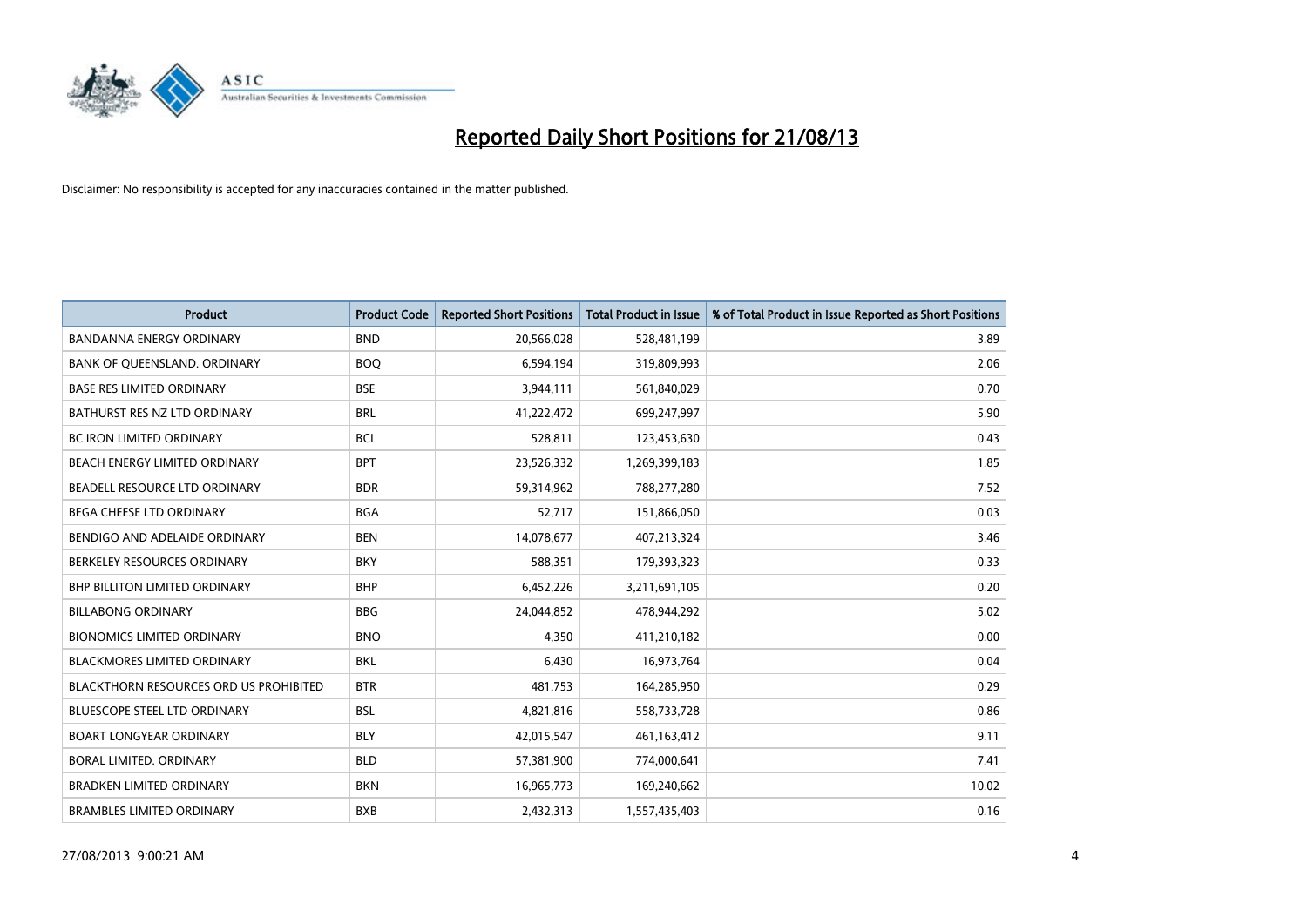

| <b>Product</b>                          | <b>Product Code</b> | <b>Reported Short Positions</b> | <b>Total Product in Issue</b> | % of Total Product in Issue Reported as Short Positions |
|-----------------------------------------|---------------------|---------------------------------|-------------------------------|---------------------------------------------------------|
| <b>BREVILLE GROUP LTD ORDINARY</b>      | <b>BRG</b>          | 5,547,080                       | 130,095,322                   | 4.26                                                    |
| <b>BRICKWORKS LIMITED ORDINARY</b>      | <b>BKW</b>          | 10,163                          | 147,818,132                   | 0.01                                                    |
| <b>BROCKMAN MINING LTD ORDINARY</b>     | <b>BCK</b>          | 90,995                          | 7,894,482,131                 | 0.00                                                    |
| BT INVESTMENT MNGMNT ORDINARY           | <b>BTT</b>          | 77,899                          | 278,100,237                   | 0.03                                                    |
| <b>BUCCANEER ENERGY LTD ORDINARY</b>    | <b>BCC</b>          | 20,127                          | 2,398,671,956                 | 0.00                                                    |
| <b>BURU ENERGY ORDINARY</b>             | <b>BRU</b>          | 11,027,865                      | 295,336,429                   | 3.73                                                    |
| <b>BWP TRUST ORDINARY UNITS</b>         | <b>BWP</b>          | 13,371,520                      | 537,753,954                   | 2.49                                                    |
| CABCHARGE AUSTRALIA ORDINARY            | CAB                 | 11,835,046                      | 120,430,683                   | 9.83                                                    |
| CALTEX AUSTRALIA ORDINARY               | <b>CTX</b>          | 1,609,707                       | 270,000,000                   | 0.60                                                    |
| CAPE LAMBERT RES LTD ORDINARY           | <b>CFE</b>          | 703,833                         | 679,691,942                   | 0.10                                                    |
| <b>CARBON ENERGY ORDINARY</b>           | <b>CNX</b>          | 117,995                         | 786,889,705                   | 0.01                                                    |
| <b>CARDNO LIMITED ORDINARY</b>          | CDD                 | 10,383,264                      | 143,726,327                   | 7.22                                                    |
| CARNARVON PETROLEUM ORDINARY            | <b>CVN</b>          | 39,246                          | 934,109,501                   | 0.00                                                    |
| CARSALES.COM LTD ORDINARY               | <b>CRZ</b>          | 2,137,846                       | 236,201,964                   | 0.91                                                    |
| <b>CASH CONVERTERS ORDINARY</b>         | CCV                 | 3,900,128                       | 423,861,025                   | 0.92                                                    |
| CEDAR WOODS PROP. ORDINARY              | <b>CWP</b>          | 59,895                          | 73,359,551                    | 0.08                                                    |
| CENTRAL PETROLEUM ORDINARY              | <b>CTP</b>          | 756,248                         | 1,546,078,845                 | 0.05                                                    |
| CERAMIC FUEL CELLS ORDINARY             | <b>CFU</b>          | 259,415                         | 1,591,941,620                 | 0.02                                                    |
| CFS RETAIL TRUST GRP STAPLED SECURITIES | <b>CFX</b>          | 62,607,517                      | 2,828,495,659                 | 2.21                                                    |
| CHALLENGER DIV.PRO. STAPLED UNITS       | <b>CDI</b>          | 1,446                           | 214,101,013                   | 0.00                                                    |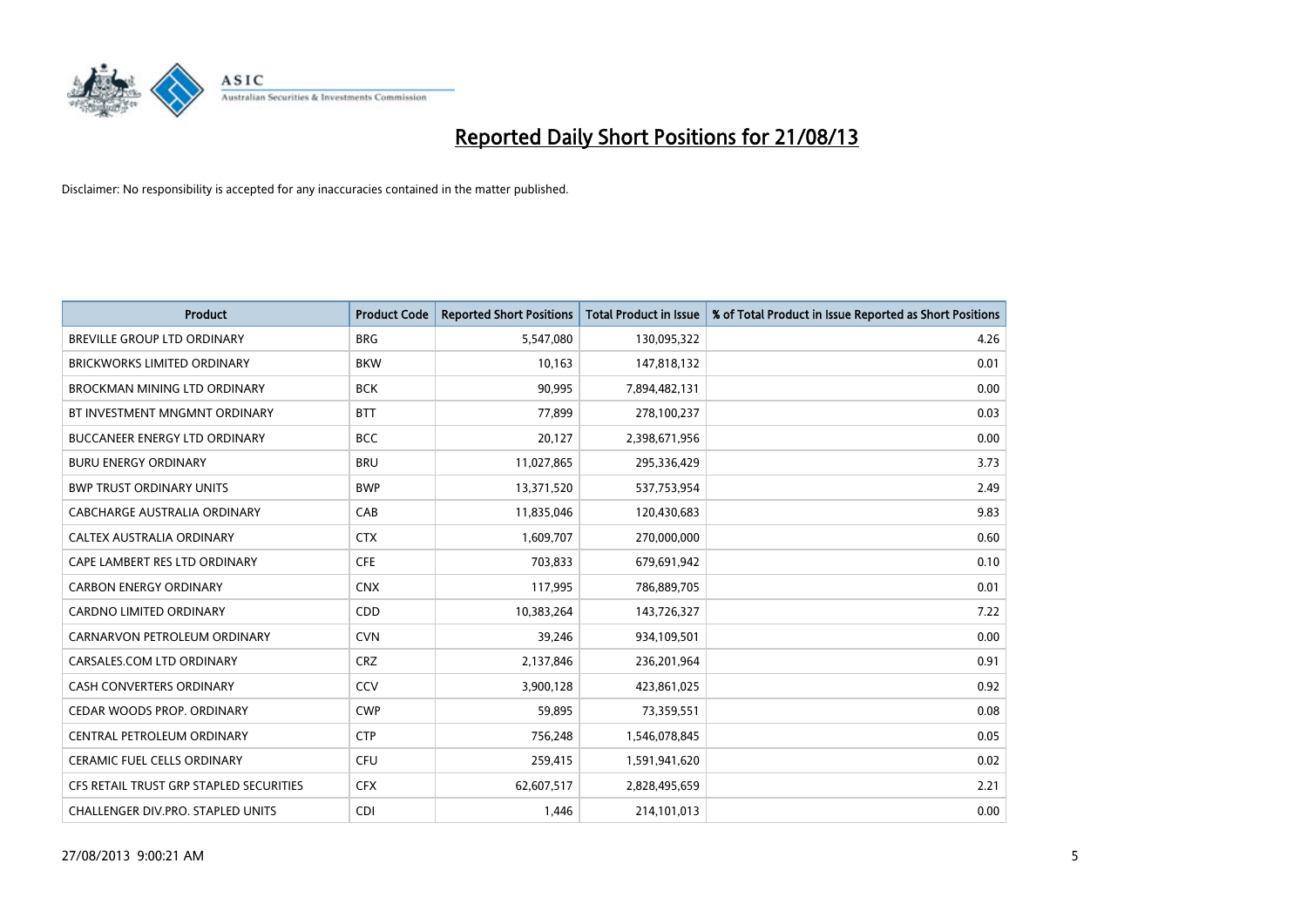

| <b>Product</b>                          | <b>Product Code</b> | <b>Reported Short Positions</b> | <b>Total Product in Issue</b> | % of Total Product in Issue Reported as Short Positions |
|-----------------------------------------|---------------------|---------------------------------|-------------------------------|---------------------------------------------------------|
| <b>CHALLENGER LIMITED ORDINARY</b>      | <b>CGF</b>          | 3,055,707                       | 530,862,585                   | 0.58                                                    |
| CHANDLER MACLEOD LTD ORDINARY           | <b>CMG</b>          | 154,379                         | 469,679,390                   | 0.03                                                    |
| CHARTER HALL GROUP STAPLED US PROHIBIT. | <b>CHC</b>          | 352,863                         | 302,262,312                   | 0.12                                                    |
| <b>CHARTER HALL RETAIL UNITS</b>        | <b>CQR</b>          | 5,091,256                       | 337,582,974                   | 1.51                                                    |
| <b>CHORUS LIMITED ORDINARY</b>          | <b>CNU</b>          | 82,608                          | 389,299,049                   | 0.02                                                    |
| CITIGOLD CORP LTD ORDINARY              | <b>CTO</b>          | 153,427                         | 1,352,907,765                 | 0.01                                                    |
| <b>CLOUGH LIMITED ORDINARY</b>          | <b>CLO</b>          | 1,059,856                       | 777,090,670                   | 0.14                                                    |
| COAL OF AFRICA LTD ORDINARY             | <b>CZA</b>          | 10,326                          | 1,048,368,613                 | 0.00                                                    |
| <b>COALSPUR MINES LTD ORDINARY</b>      | <b>CPL</b>          | 9,254,804                       | 641,244,435                   | 1.44                                                    |
| COCA-COLA AMATIL ORDINARY               | <b>CCL</b>          | 15,640,149                      | 763,590,249                   | 2.05                                                    |
| COCHLEAR LIMITED ORDINARY               | <b>COH</b>          | 5,903,112                       | 57,040,932                    | 10.35                                                   |
| <b>COCKATOO COAL ORDINARY</b>           | <b>COK</b>          | 11,464,956                      | 1,021,101,465                 | 1.12                                                    |
| <b>CODAN LIMITED ORDINARY</b>           | <b>CDA</b>          | 852,433                         | 176,926,104                   | 0.48                                                    |
| <b>COFFEY INTERNATIONAL ORDINARY</b>    | <b>COF</b>          | 41,002                          | 255,833,165                   | 0.02                                                    |
| <b>COLLECTION HOUSE ORDINARY</b>        | <b>CLH</b>          | 700,000                         | 115,437,740                   | 0.61                                                    |
| <b>COLLINS FOODS LTD ORDINARY</b>       | <b>CKF</b>          | 528,002                         | 93,000,003                    | 0.57                                                    |
| COMMONWEALTH BANK, ORDINARY             | <b>CBA</b>          | 10,877,929                      | 1,611,928,836                 | 0.67                                                    |
| <b>COMMONWEALTH PROP ORDINARY UNITS</b> | <b>CPA</b>          | 29,435,944                      | 2,347,003,413                 | 1.25                                                    |
| <b>COMPASS RESOURCES ORDINARY</b>       | <b>CMR</b>          | 7,472                           | 1,403,744,100                 | 0.00                                                    |
| COMPUTERSHARE LTD ORDINARY              | <b>CPU</b>          | 10,263,318                      | 556,203,079                   | 1.85                                                    |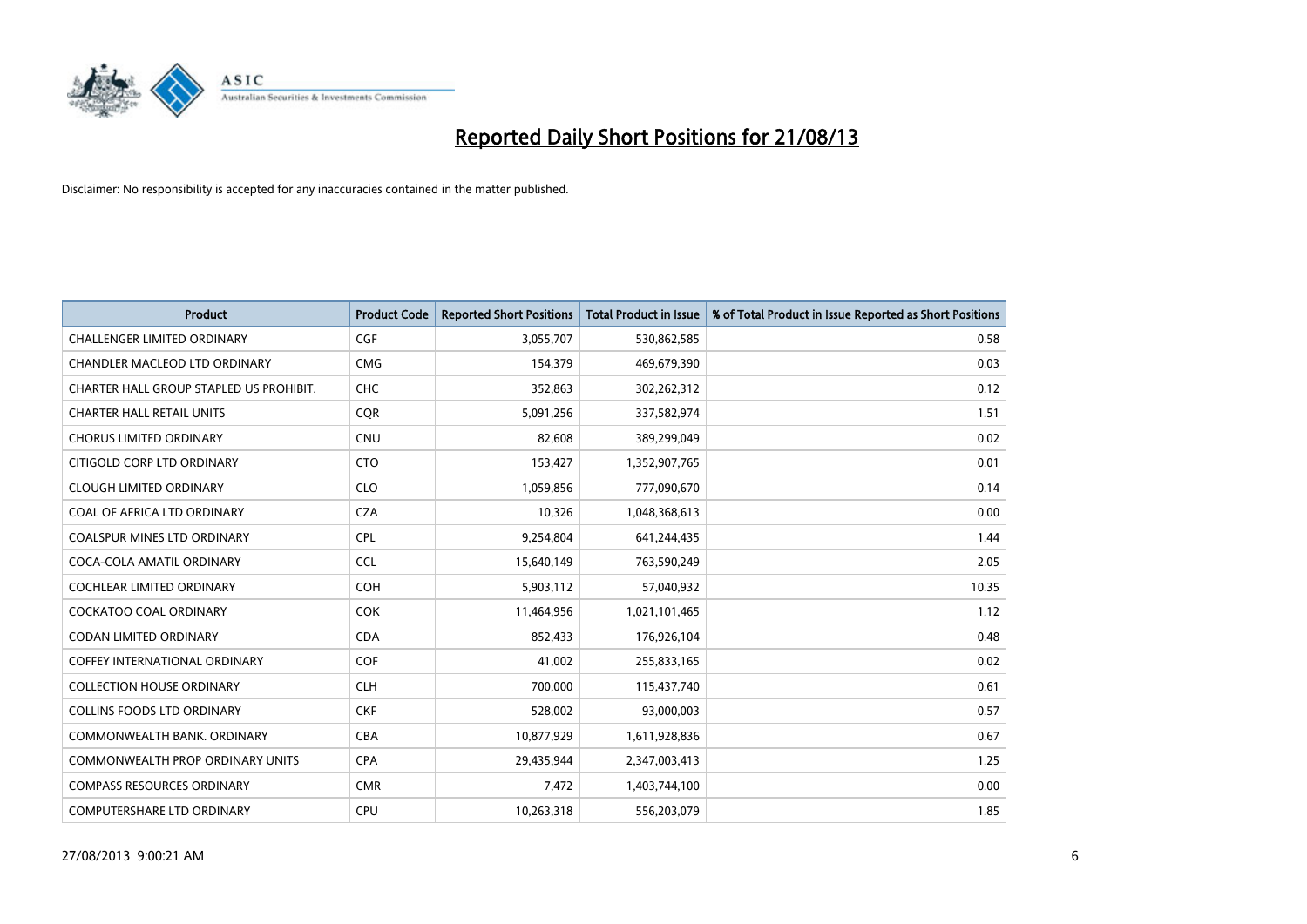

| <b>Product</b>                          | <b>Product Code</b> | <b>Reported Short Positions</b> | <b>Total Product in Issue</b> | % of Total Product in Issue Reported as Short Positions |
|-----------------------------------------|---------------------|---------------------------------|-------------------------------|---------------------------------------------------------|
| <b>CORP TRAVEL LIMITED ORDINARY</b>     | <b>CTD</b>          | 241,452                         | 78,081,184                    | 0.31                                                    |
| <b>CREDIT CORP GROUP ORDINARY</b>       | <b>CCP</b>          | 7,100                           | 45,932,899                    | 0.02                                                    |
| <b>CROMWELL PROP STAPLED SECURITIES</b> | <b>CMW</b>          | 1,135,931                       | 1,716,999,224                 | 0.07                                                    |
| <b>CROWE HORWATH AUS ORDINARY</b>       | <b>CRH</b>          | 888,467                         | 269,665,096                   | 0.33                                                    |
| <b>CROWN LIMITED ORDINARY</b>           | <b>CWN</b>          | 4,356,115                       | 728,394,185                   | 0.60                                                    |
| <b>CSG LIMITED ORDINARY</b>             | CSV                 | 50,079                          | 278,155,477                   | 0.02                                                    |
| <b>CSL LIMITED ORDINARY</b>             | <b>CSL</b>          | 524,795                         | 487,091,966                   | 0.11                                                    |
| <b>CSR LIMITED ORDINARY</b>             | <b>CSR</b>          | 36,787,647                      | 506,000,315                   | 7.27                                                    |
| <b>CUDECO LIMITED ORDINARY</b>          | CDU                 | 5,761,176                       | 205,017,174                   | 2.81                                                    |
| DART ENERGY LTD ORDINARY                | <b>DTE</b>          | 14,936,710                      | 878,789,752                   | 1.70                                                    |
| DATA#3 LIMITED ORDINARY                 | DTL                 | 134,973                         | 153,974,950                   | 0.09                                                    |
| DAVID JONES LIMITED ORDINARY            | <b>DJS</b>          | 65,764,403                      | 535,002,401                   | 12.29                                                   |
| <b>DECMIL GROUP LIMITED ORDINARY</b>    | <b>DCG</b>          | 3,242,678                       | 168,203,219                   | 1.93                                                    |
| DEEP YELLOW LIMITED ORDINARY            | <b>DYL</b>          | 100,002                         | 1,562,794,247                 | 0.01                                                    |
| DEXUS PROPERTY GROUP STAPLED UNITS      | <b>DXS</b>          | 10,851,793                      | 4,701,957,390                 | 0.23                                                    |
| DISCOVERY METALS LTD ORDINARY           | <b>DML</b>          | 13,161,073                      | 486,986,451                   | 2.70                                                    |
| DOMINO PIZZA ENTERPR ORDINARY           | <b>DMP</b>          | 448,127                         | 70,498,674                    | 0.64                                                    |
| DORAY MINERALS LTD ORDINARY             | <b>DRM</b>          | 17,473                          | 141,866,768                   | 0.01                                                    |
| DOWNER EDI LIMITED ORDINARY             | <b>DOW</b>          | 11,189,842                      | 433,409,429                   | 2.58                                                    |
| DRILLSEARCH ENERGY ORDINARY             | <b>DLS</b>          | 15,909,471                      | 427,753,371                   | 3.72                                                    |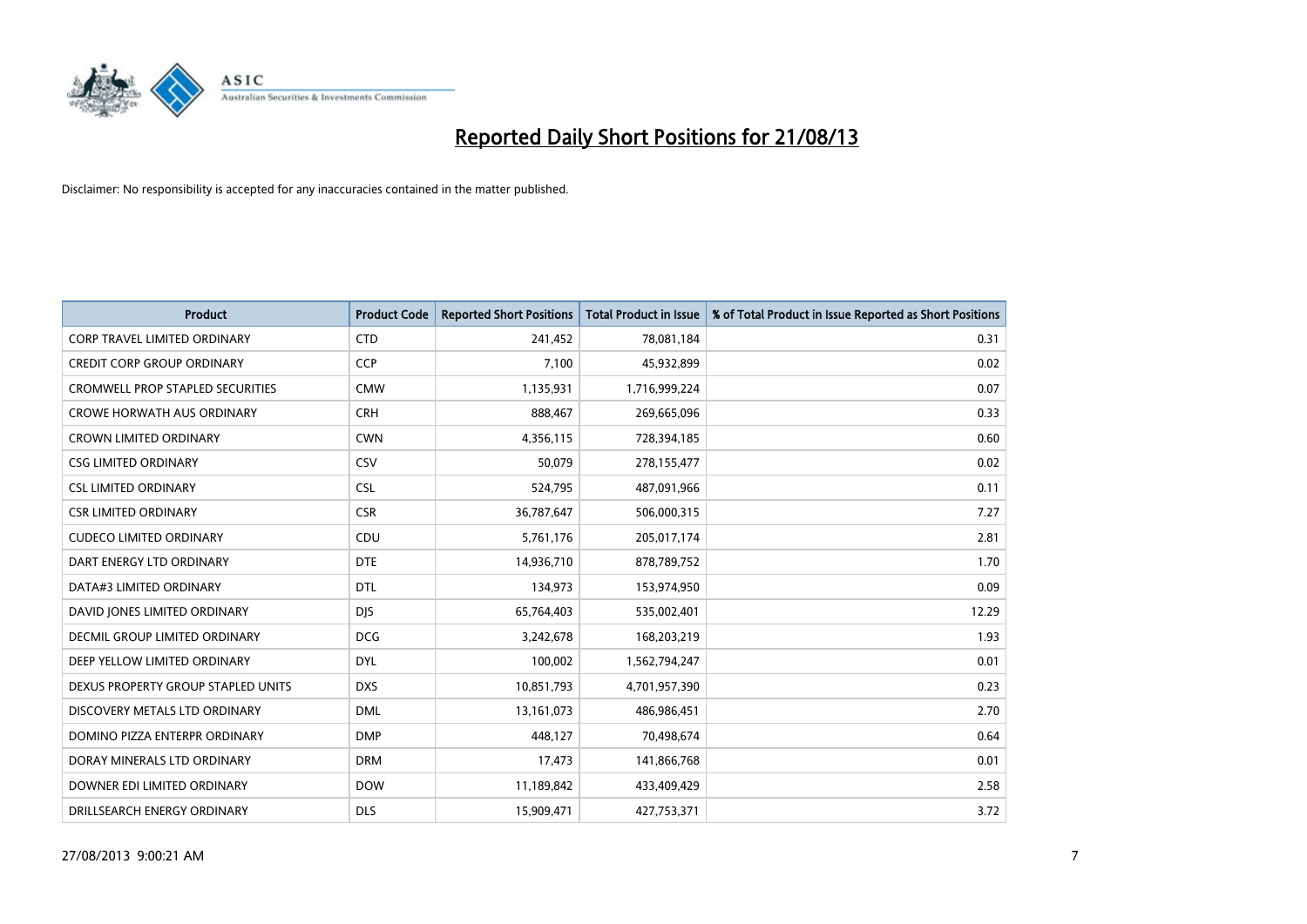

| <b>Product</b>                         | <b>Product Code</b> | <b>Reported Short Positions</b> | <b>Total Product in Issue</b> | % of Total Product in Issue Reported as Short Positions |
|----------------------------------------|---------------------|---------------------------------|-------------------------------|---------------------------------------------------------|
| DUET GROUP STAPLED US PROHIBIT.        | <b>DUE</b>          | 630,230                         | 1,188,651,841                 | 0.05                                                    |
| DULUXGROUP LIMITED ORDINARY            | <b>DLX</b>          | 3,340,201                       | 377,019,430                   | 0.89                                                    |
| <b>DWS LTD ORDINARY</b>                | <b>DWS</b>          | 416,061                         | 132,362,763                   | 0.31                                                    |
| ECHO ENTERTAINMENT ORDINARY            | <b>EGP</b>          | 3,883,486                       | 825,672,730                   | 0.47                                                    |
| <b>ELDERS LIMITED ORDINARY</b>         | <b>ELD</b>          | 18,246,307                      | 455,013,329                   | 4.01                                                    |
| ELEMENTAL MINERALS ORDINARY            | <b>ELM</b>          | 4,955                           | 288,587,228                   | 0.00                                                    |
| ELEMENTOS LIMITED ORDINARY             | ELT                 | 16                              | 188,638,746                   | 0.00                                                    |
| <b>EMECO HOLDINGS ORDINARY</b>         | <b>EHL</b>          | 18,422,761                      | 599,675,707                   | 3.07                                                    |
| <b>ENDEAVOUR MIN CORP CDI 1:1</b>      | <b>EVR</b>          | 296,197                         | 101,150,560                   | 0.29                                                    |
| <b>ENERGY RESOURCES ORDINARY 'A'</b>   | <b>ERA</b>          | 12,636,819                      | 517,725,062                   | 2.44                                                    |
| <b>ENERGY WORLD CORPOR, ORDINARY</b>   | <b>EWC</b>          | 26,985,802                      | 1,734,166,672                 | 1.56                                                    |
| ENVESTRA LIMITED ORDINARY              | ENV                 | 5,913,185                       | 1,796,808,474                 | 0.33                                                    |
| EQUATORIAL RES LTD ORDINARY            | EQX                 | 8                               | 121,885,353                   | 0.00                                                    |
| ERM POWER LIMITED ORDINARY             | EPW                 | 16,193                          | 207,499,601                   | 0.01                                                    |
| ESERVGLOBAL LIMITED ORDINARY           | ESV                 | 7,244,497                       | 249,045,997                   | 2.91                                                    |
| EVOLUTION MINING LTD ORDINARY          | <b>EVN</b>          | 25,985,015                      | 708,092,989                   | 3.67                                                    |
| FAIRFAX MEDIA LTD ORDINARY             | FXJ                 | 338,720,228                     | 2,351,955,725                 | 14.40                                                   |
| FANTASTIC HOLDINGS ORDINARY            | <b>FAN</b>          | 29,022                          | 103,068,398                   | 0.03                                                    |
| FAR LTD ORDINARY                       | <b>FAR</b>          | 23,036,061                      | 2,499,846,742                 | 0.92                                                    |
| FEDERATION CNTRES ORD/UNIT STAPLED SEC | <b>FDC</b>          | 2,875,517                       | 1,427,641,565                 | 0.20                                                    |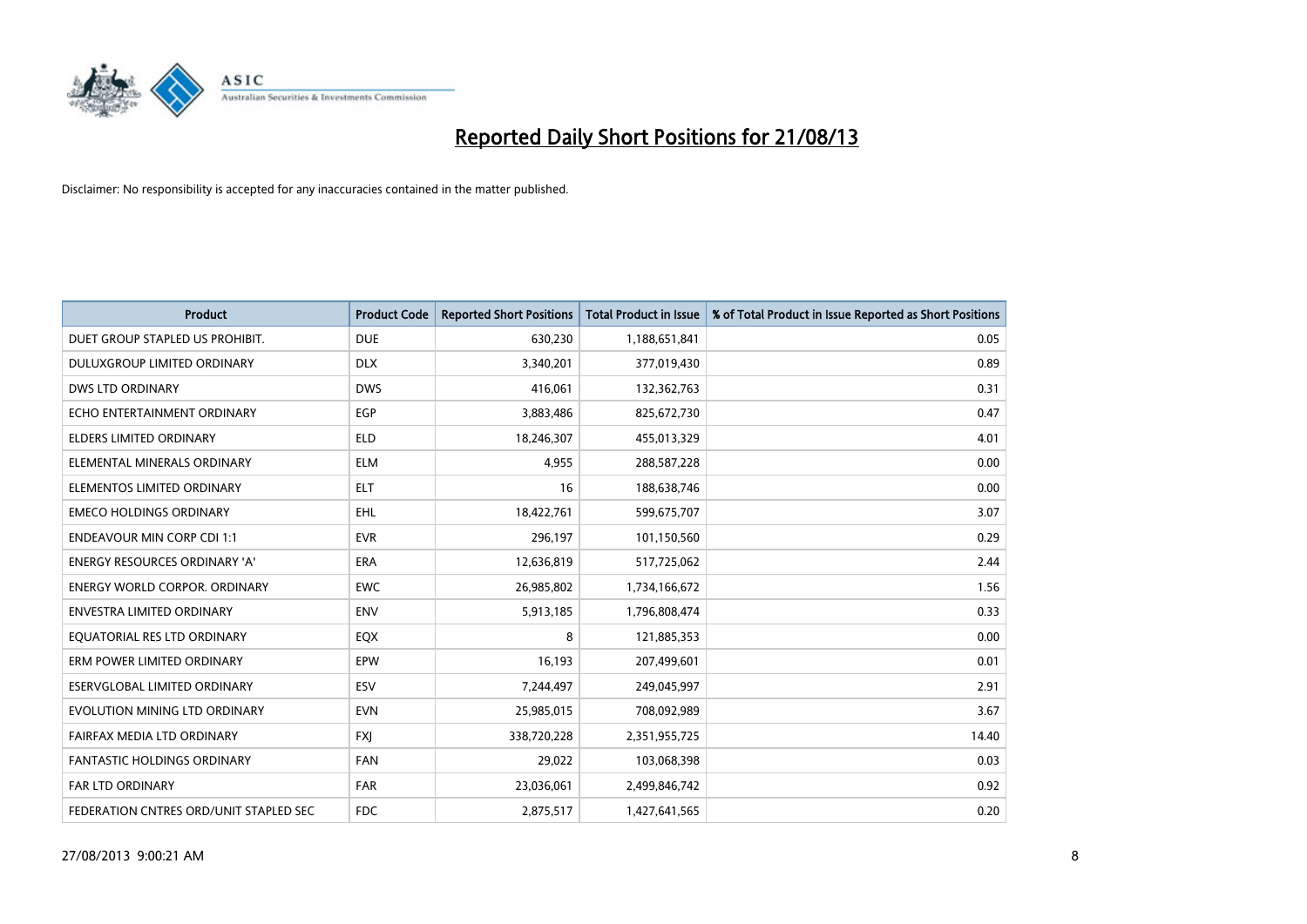

| <b>Product</b>                        | <b>Product Code</b> | <b>Reported Short Positions</b> | <b>Total Product in Issue</b> | % of Total Product in Issue Reported as Short Positions |
|---------------------------------------|---------------------|---------------------------------|-------------------------------|---------------------------------------------------------|
| FINBAR GROUP LIMITED ORDINARY         | <b>FRI</b>          | 5,550                           | 218,006,169                   | 0.00                                                    |
| FISHER & PAYKEL H. ORDINARY           | <b>FPH</b>          | 230,999                         | 546,542,126                   | 0.04                                                    |
| FKP PROPERTY GROUP STAPLED SECURITIES | <b>FKP</b>          | 9,493,567                       | 321,578,705                   | 2.95                                                    |
| FLEETWOOD CORP ORDINARY               | <b>FWD</b>          | 2,094,778                       | 60,522,619                    | 3.46                                                    |
| FLETCHER BUILDING ORDINARY            | <b>FBU</b>          | 3,951,699                       | 686,096,427                   | 0.58                                                    |
| FLEXIGROUP LIMITED ORDINARY           | <b>FXL</b>          | 2,533                           | 302,305,394                   | 0.00                                                    |
| <b>FLIGHT CENTRE ORDINARY</b>         | <b>FLT</b>          | 9,008,301                       | 100,430,746                   | 8.97                                                    |
| FLINDERS MINES LTD ORDINARY           | <b>FMS</b>          | 5,349,345                       | 1,824,843,676                 | 0.29                                                    |
| <b>FOCUS MINERALS LTD ORDINARY</b>    | <b>FML</b>          | 34,787,882                      | 9,137,375,877                 | 0.38                                                    |
| <b>FORGE GROUP LIMITED ORDINARY</b>   | FGE                 | 635,892                         | 86,169,014                    | 0.74                                                    |
| FORTESCUE METALS GRP ORDINARY         | <b>FMG</b>          | 166,957,085                     | 3,113,798,659                 | 5.36                                                    |
| <b>G.U.D. HOLDINGS ORDINARY</b>       | GUD                 | 5,935,593                       | 71,341,319                    | 8.32                                                    |
| <b>G8 EDUCATION LIMITED ORDINARY</b>  | <b>GEM</b>          | 2,619,840                       | 273,190,260                   | 0.96                                                    |
| <b>GALAXY RESOURCES ORDINARY</b>      | GXY                 | 6,458,951                       | 799,917,303                   | 0.81                                                    |
| <b>GENETIC TECHNOLOGIES ORDINARY</b>  | GTG                 | 67,110                          | 506,027,375                   | 0.01                                                    |
| <b>GEODYNAMICS LIMITED ORDINARY</b>   | GDY                 | 850                             | 406,452,608                   | 0.00                                                    |
| <b>GINDALBIE METALS LTD ORDINARY</b>  | GBG                 | 56,003,022                      | 1,492,944,820                 | 3.75                                                    |
| <b>GOODMAN FIELDER, ORDINARY</b>      | <b>GFF</b>          | 49,128,749                      | 1,955,559,207                 | 2.51                                                    |
| <b>GOODMAN GROUP STAPLED</b>          | <b>GMG</b>          | 3,866,853                       | 1,713,233,947                 | 0.23                                                    |
| <b>GPT GROUP STAPLED SEC.</b>         | <b>GPT</b>          | 5,971,173                       | 1,742,852,344                 | 0.34                                                    |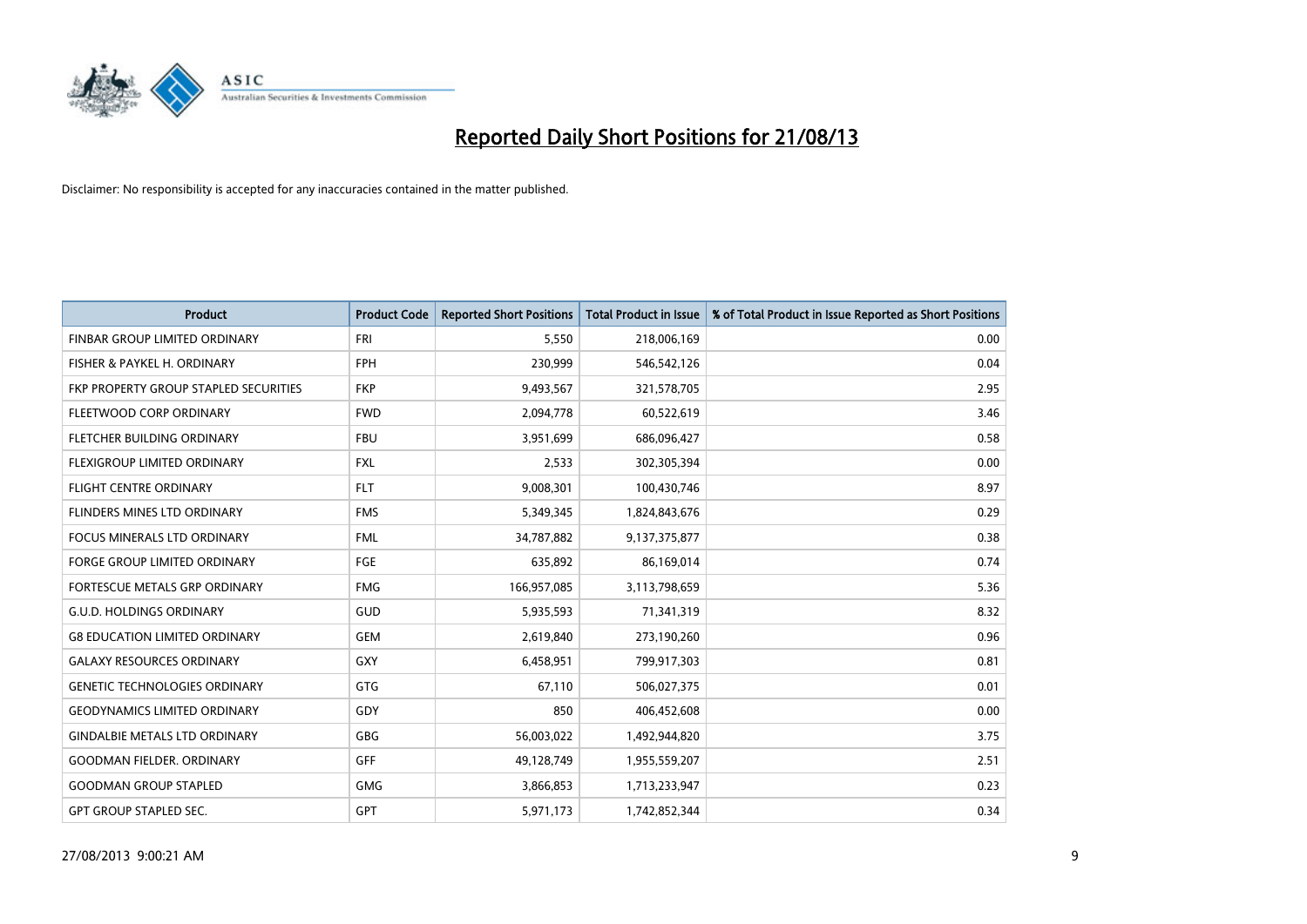

| <b>Product</b>                                   | <b>Product Code</b> | <b>Reported Short Positions</b> | <b>Total Product in Issue</b> | % of Total Product in Issue Reported as Short Positions |
|--------------------------------------------------|---------------------|---------------------------------|-------------------------------|---------------------------------------------------------|
| <b>GRAINCORP LIMITED A CLASS ORDINARY</b>        | <b>GNC</b>          | 149,884                         | 228,855,628                   | 0.07                                                    |
| <b>GRANGE RESOURCES. ORDINARY</b>                | GRR                 | 6,190,572                       | 1,156,492,195                 | 0.54                                                    |
| <b>GREENLAND MIN EN LTD ORDINARY</b>             | GGG                 | 5,680,639                       | 572,720,096                   | 0.99                                                    |
| <b>GROWTHPOINT PROPERTY ORD/UNIT STAPLED SEC</b> | GOZ                 | 57,447                          | 402,830,366                   | 0.01                                                    |
| <b>GRYPHON MINERALS LTD ORDINARY</b>             | GRY                 | 11,031,957                      | 400,464,983                   | 2.75                                                    |
| <b>GUILDFORD COAL LTD ORDINARY</b>               | <b>GUF</b>          | 466,905                         | 635,046,899                   | 0.07                                                    |
| <b>GUNNS LIMITED ORDINARY</b>                    | <b>GNS</b>          | 51,772,664                      | 848,401,559                   | 6.10                                                    |
| <b>GWA GROUP LTD ORDINARY</b>                    | <b>GWA</b>          | 13,439,270                      | 306,533,770                   | 4.38                                                    |
| HARVEY NORMAN ORDINARY                           | <b>HVN</b>          | 82,089,651                      | 1,062,316,784                 | 7.73                                                    |
| HASTIE GROUP LIMITED ORDINARY                    | <b>HST</b>          | 5,000                           | 137,353,504                   | 0.00                                                    |
| <b>HENDERSON GROUP CDI 1:1</b>                   | <b>HGG</b>          | 1,043,268                       | 737,474,673                   | 0.14                                                    |
| HFA HOLDINGS LIMITED ORDINARY                    | <b>HFA</b>          | 3.809                           | 118,738,157                   | 0.00                                                    |
| HIGHLANDS PACIFIC ORDINARY                       | <b>HIG</b>          | 500,001                         | 789,344,774                   | 0.06                                                    |
| HILLGROVE RES LTD ORDINARY                       | <b>HGO</b>          | 2,629,899                       | 1,023,760,221                 | 0.26                                                    |
| HILLS HOLDINGS LTD ORDINARY                      | <b>HIL</b>          | 169,472                         | 246,500,444                   | 0.07                                                    |
| HORIZON OIL LIMITED ORDINARY                     | <b>HZN</b>          | 72,150,357                      | 1,234,562,961                 | 5.84                                                    |
| HOT CHILI LTD ORDINARY                           | <b>HCH</b>          | 10,000                          | 309,929,886                   | 0.00                                                    |
| <b>ICON ENERGY LIMITED ORDINARY</b>              | <b>ICN</b>          | 18,932                          | 533,391,210                   | 0.00                                                    |
| <b>IINET LIMITED ORDINARY</b>                    | <b>IIN</b>          | 3,444,115                       | 161,238,847                   | 2.14                                                    |
| <b>ILUKA RESOURCES ORDINARY</b>                  | ILU                 | 36,885,010                      | 418,700,517                   | 8.81                                                    |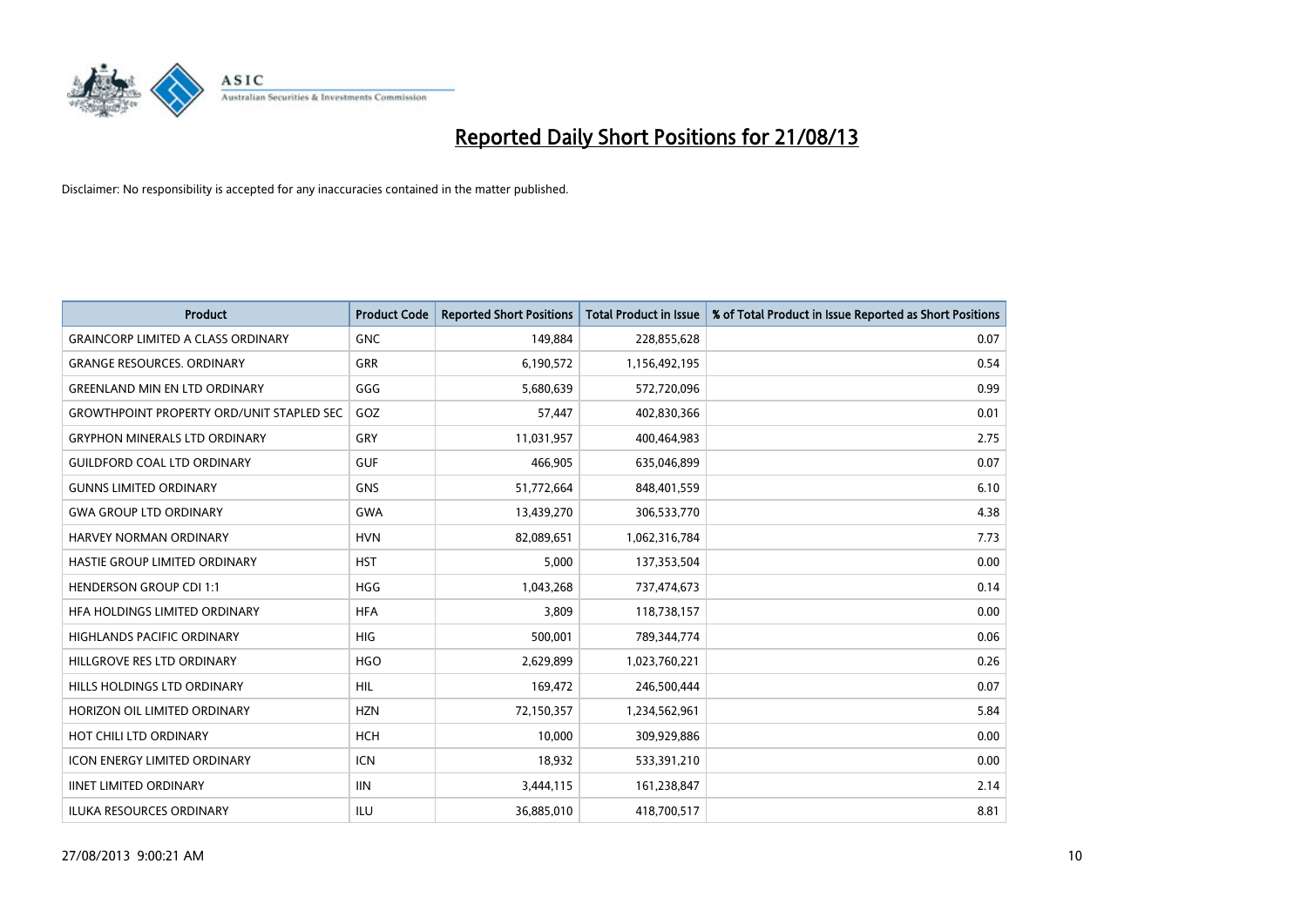

| <b>Product</b>                                | <b>Product Code</b> | <b>Reported Short Positions</b> | <b>Total Product in Issue</b> | % of Total Product in Issue Reported as Short Positions |
|-----------------------------------------------|---------------------|---------------------------------|-------------------------------|---------------------------------------------------------|
| <b>IMDEX LIMITED ORDINARY</b>                 | <b>IMD</b>          | 3,679,923                       | 210,473,188                   | 1.75                                                    |
| IMF (AUSTRALIA) LTD ORDINARY                  | <b>IMF</b>          | 1,603,104                       | 123,203,426                   | 1.30                                                    |
| <b>INCITEC PIVOT ORDINARY</b>                 | <b>IPL</b>          | 19,206,116                      | 1,628,730,107                 | 1.18                                                    |
| INDEPENDENCE GROUP ORDINARY                   | <b>IGO</b>          | 5,622,370                       | 233,321,861                   | 2.41                                                    |
| <b>INDOPHIL RESOURCES ORDINARY</b>            | <b>IRN</b>          | 2,051,775                       | 1,203,146,194                 | 0.17                                                    |
| <b>INFIGEN ENERGY STAPLED SECURITIES</b>      | <b>IFN</b>          | 3,727,101                       | 762,265,972                   | 0.49                                                    |
| <b>INOVA RESOURCES LTD ORDINARY</b>           | <b>IVA</b>          | 1,377,989                       | 728,201,911                   | 0.19                                                    |
| <b>INSURANCE AUSTRALIA ORDINARY</b>           | <b>IAG</b>          | 3,628,342                       | 2,079,034,021                 | 0.17                                                    |
| <b>INTREPID MINES ORDINARY</b>                | <b>IAU</b>          | 21,882,195                      | 556,118,015                   | 3.93                                                    |
| <b>INVESTA OFFICE FUND STAPLED SECURITIES</b> | <b>IOF</b>          | 2,389,316                       | 614,047,458                   | 0.39                                                    |
| <b>INVOCARE LIMITED ORDINARY</b>              | <b>IVC</b>          | 3,068,007                       | 110,030,298                   | 2.79                                                    |
| ION LIMITED ORDINARY                          | <b>ION</b>          | 164,453                         | 256,365,105                   | 0.06                                                    |
| <b>IOOF HOLDINGS LTD ORDINARY</b>             | IFL                 | 2,450,710                       | 232,118,034                   | 1.06                                                    |
| <b>IRESS LIMITED ORDINARY</b>                 | <b>IRE</b>          | 1,085,431                       | 150,935,973                   | 0.72                                                    |
| <b>IRON ORE HOLDINGS ORDINARY</b>             | <b>IOH</b>          | 26,197                          | 161,174,005                   | 0.02                                                    |
| <b>ISELECT LTD ORDINARY</b>                   | <b>ISU</b>          | 886,614                         | 259,064,894                   | 0.34                                                    |
| JAMES HARDIE INDUST CHESS DEPOSITARY INT      | <b>IHX</b>          | 5,817,595                       | 442,325,708                   | 1.32                                                    |
| <b>JB HI-FI LIMITED ORDINARY</b>              | <b>IBH</b>          | 10,824,507                      | 99,398,495                    | 10.89                                                   |
| <b>JUPITER MINES ORDINARY</b>                 | <b>IMS</b>          | 9,874                           | 2,281,835,383                 | 0.00                                                    |
| <b>KAGARA LTD ORDINARY</b>                    | KZL                 | 3,385,566                       | 798,953,117                   | 0.42                                                    |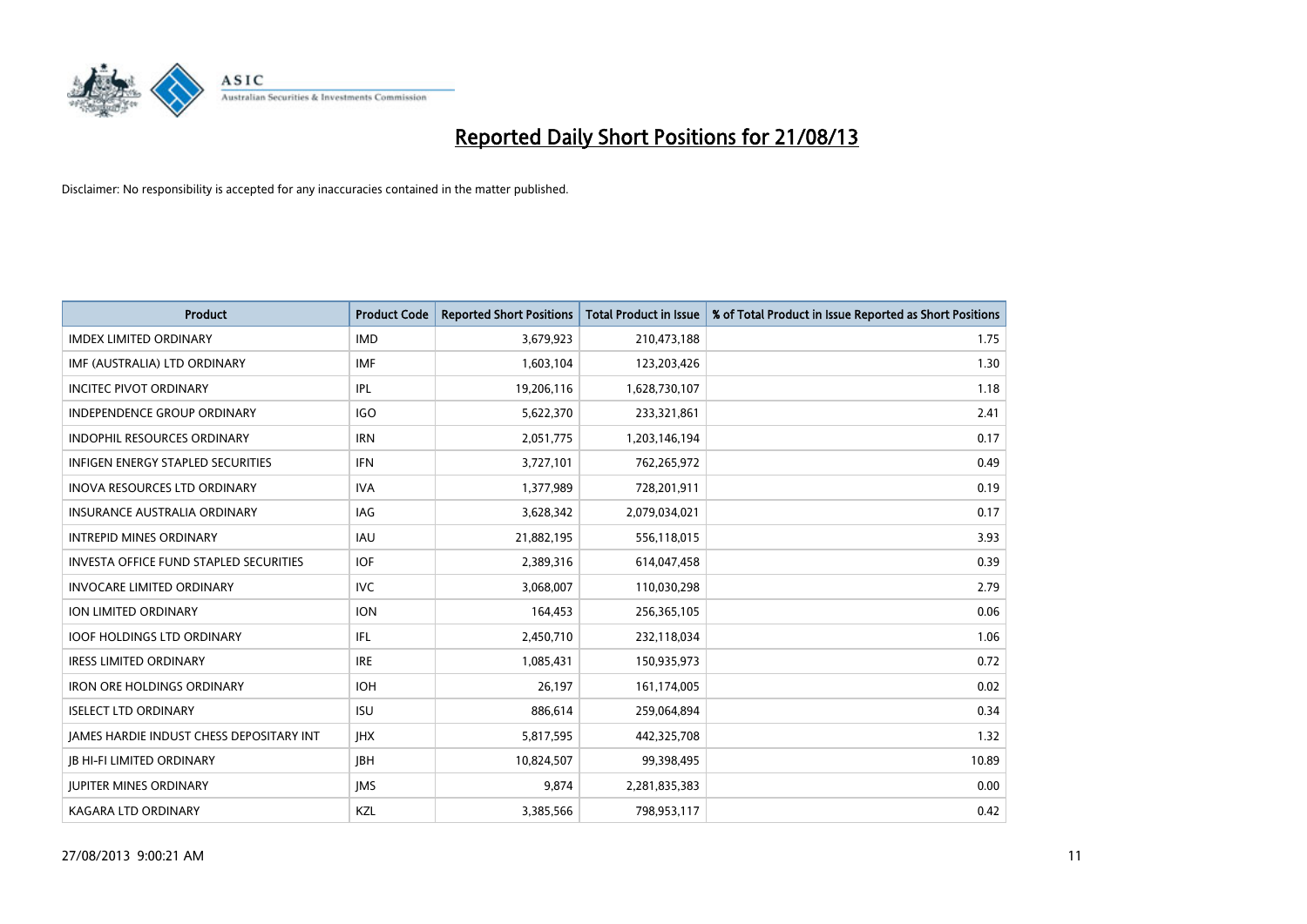

| <b>Product</b>                        | <b>Product Code</b> | <b>Reported Short Positions</b> | <b>Total Product in Issue</b> | % of Total Product in Issue Reported as Short Positions |
|---------------------------------------|---------------------|---------------------------------|-------------------------------|---------------------------------------------------------|
| KAROON GAS AUSTRALIA ORDINARY         | <b>KAR</b>          | 670,587                         | 251,120,769                   | 0.27                                                    |
| KATHMANDU HOLD LTD ORDINARY           | <b>KMD</b>          | 61,922                          | 200,215,894                   | 0.03                                                    |
| <b>KBL MINING LIMITED ORDINARY</b>    | <b>KBL</b>          | 1,820                           | 373,614,772                   | 0.00                                                    |
| KINGSGATE CONSOLID. ORDINARY          | <b>KCN</b>          | 13,672,094                      | 152,191,905                   | 8.98                                                    |
| KINGSROSE MINING LTD ORDINARY         | <b>KRM</b>          | 637,963                         | 335,753,851                   | 0.19                                                    |
| LEIGHTON HOLDINGS ORDINARY            | LEI.                | 18,524,398                      | 337,235,188                   | 5.49                                                    |
| LEND LEASE GROUP UNIT/ORD STAPLED     | LLC                 | 1,054,986                       | 575,508,314                   | 0.18                                                    |
| LINC ENERGY LTD ORDINARY              | <b>LNC</b>          | 17,735,003                      | 518,687,562                   | 3.42                                                    |
| LION SELECTION GRP ORDINARY           | <b>LSX</b>          | 36                              | 106,911,413                   | 0.00                                                    |
| LIQUEFIED NATURAL ORDINARY            | <b>LNG</b>          | 1,249,999                       | 307,699,015                   | 0.41                                                    |
| LYCOPODIUM LIMITED ORDINARY           | LYL                 | 90                              | 38,955,103                    | 0.00                                                    |
| LYNAS CORPORATION ORDINARY            | <b>LYC</b>          | 207,566,685                     | 1,960,801,292                 | 10.59                                                   |
| M2 TELECOMMUNICATION ORDINARY         | <b>MTU</b>          | 7,234,408                       | 178,498,822                   | 4.05                                                    |
| <b>MACA LIMITED ORDINARY</b>          | <b>MLD</b>          | 17,127                          | 172,500,000                   | 0.01                                                    |
| MACMAHON HOLDINGS ORDINARY            | MAH                 | 4,376,857                       | 1,261,699,966                 | 0.35                                                    |
| MACO ATLAS ROADS GRP ORDINARY STAPLED | <b>MOA</b>          | 19,886,825                      | 478,531,436                   | 4.16                                                    |
| MACQUARIE GROUP LTD ORDINARY          | <b>MQG</b>          | 1,507,798                       | 339,882,036                   | 0.44                                                    |
| MAGELLAN FIN GRP LTD ORDINARY         | <b>MFG</b>          | 154,460                         | 152,782,876                   | 0.10                                                    |
| <b>MATRIX C &amp; E LTD ORDINARY</b>  | <b>MCE</b>          | 3,203,873                       | 94,555,428                    | 3.39                                                    |
| MAVERICK DRILLING ORDINARY            | <b>MAD</b>          | 9,691,471                       | 452,726,751                   | 2.14                                                    |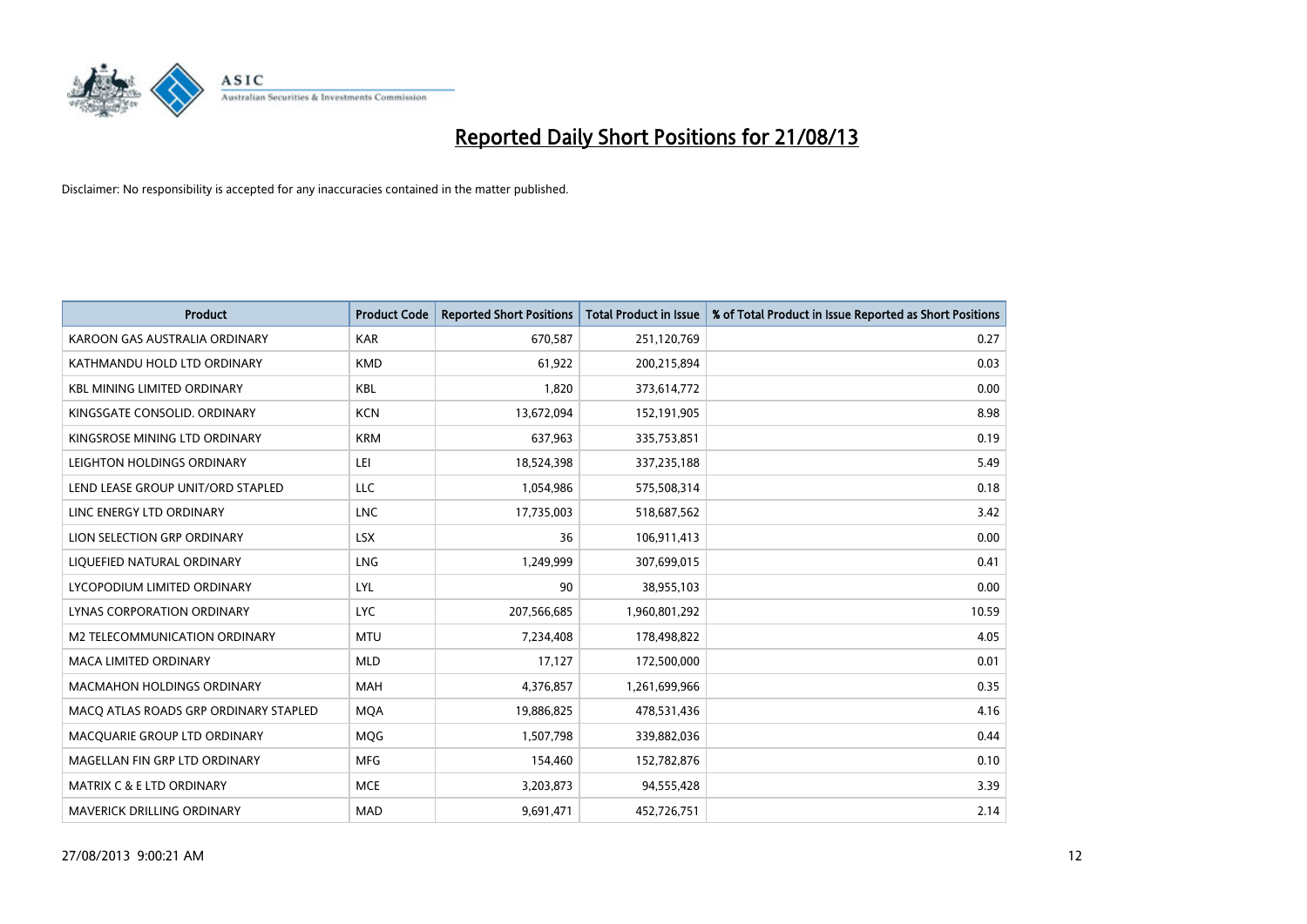

| <b>Product</b>                  | <b>Product Code</b> | <b>Reported Short Positions</b> | <b>Total Product in Issue</b> | % of Total Product in Issue Reported as Short Positions |
|---------------------------------|---------------------|---------------------------------|-------------------------------|---------------------------------------------------------|
| MAYNE PHARMA LTD ORDINARY       | <b>MYX</b>          | 2,085                           | 563,459,968                   | 0.00                                                    |
| MCMILLAN SHAKESPEARE ORDINARY   | <b>MMS</b>          | 3,277,086                       | 74,523,965                    | 4.40                                                    |
| <b>MCPHERSON'S LTD ORDINARY</b> | <b>MCP</b>          | 10                              | 89,294,198                    | 0.00                                                    |
| MEDUSA MINING LTD ORDINARY      | <b>MML</b>          | 2,406,169                       | 188,903,911                   | 1.27                                                    |
| MELBOURNE IT LIMITED ORDINARY   | <b>MLB</b>          | 2,866                           | 82,700,121                    | 0.00                                                    |
| MEO AUSTRALIA LTD ORDINARY      | <b>MEO</b>          | 19,345                          | 627,264,587                   | 0.00                                                    |
| <b>MERMAID MARINE ORDINARY</b>  | <b>MRM</b>          | 393,054                         | 229,962,314                   | 0.17                                                    |
| MESOBLAST LIMITED ORDINARY      | <b>MSB</b>          | 16,219,086                      | 315,423,901                   | 5.14                                                    |
| METALS X LIMITED ORDINARY       | <b>MLX</b>          | 96,224                          | 1,652,636,110                 | 0.01                                                    |
| METCASH LIMITED ORDINARY        | <b>MTS</b>          | 88,424,185                      | 880,704,786                   | 10.04                                                   |
| METMINCO LIMITED ORDINARY       | <b>MNC</b>          | 1,609,580                       | 1,749,543,023                 | 0.09                                                    |
| MICLYN EXP OFFSHR ORDINARY      | <b>MIO</b>          | 319,294                         | 281,538,972                   | 0.11                                                    |
| MIGHTY RIVER POWER ORDINARY     | <b>MYT</b>          | 357                             | 1,400,000,094                 | 0.00                                                    |
| MINCOR RESOURCES NL ORDINARY    | <b>MCR</b>          | 2,549,091                       | 188,208,274                   | 1.35                                                    |
| MINERAL DEPOSITS ORDINARY       | <b>MDL</b>          | 3,334,037                       | 83,538,786                    | 3.99                                                    |
| MINERAL RESOURCES. ORDINARY     | <b>MIN</b>          | 7,224,327                       | 185,987,992                   | 3.88                                                    |
| MIRABELA NICKEL LTD ORDINARY    | <b>MBN</b>          | 27,989,474                      | 876,801,147                   | 3.19                                                    |
| MIRVAC GROUP STAPLED SECURITIES | <b>MGR</b>          | 5,825,727                       | 3,664,938,678                 | 0.16                                                    |
| MOLOPO ENERGY LTD ORDINARY      | <b>MPO</b>          | 675,985                         | 246,724,091                   | 0.27                                                    |
| MONADELPHOUS GROUP ORDINARY     | <b>MND</b>          | 12,089,279                      | 90,940,258                    | 13.29                                                   |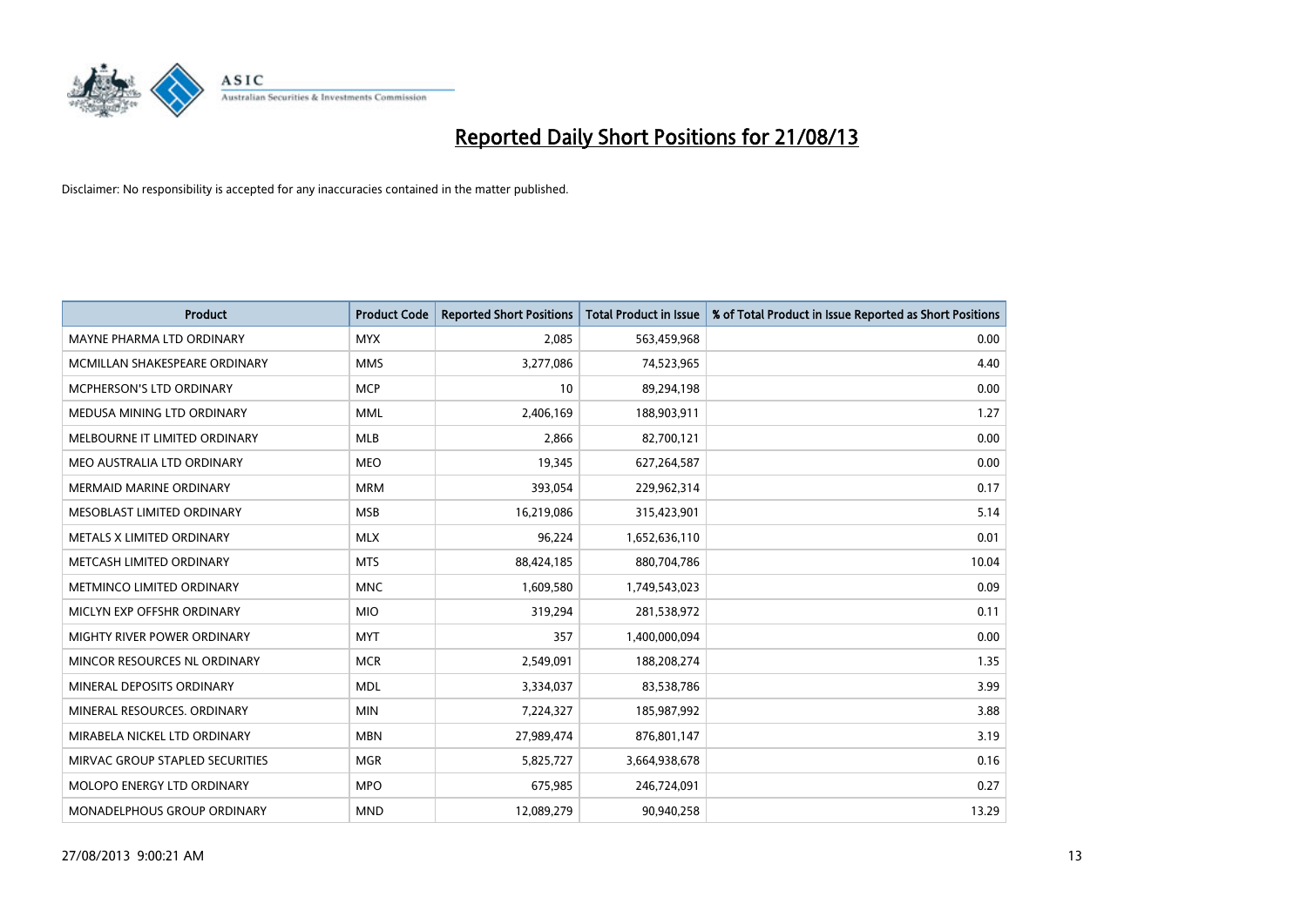

| <b>Product</b>                    | <b>Product Code</b> | <b>Reported Short Positions</b> | <b>Total Product in Issue</b> | % of Total Product in Issue Reported as Short Positions |
|-----------------------------------|---------------------|---------------------------------|-------------------------------|---------------------------------------------------------|
| MORTGAGE CHOICE LTD ORDINARY      | <b>MOC</b>          | 1,054,617                       | 123,431,282                   | 0.85                                                    |
| <b>MOUNT GIBSON IRON ORDINARY</b> | <b>MGX</b>          | 19,368,760                      | 1,090,584,232                 | 1.78                                                    |
| MULTIPLEX SITES SITES             | <b>MXUPA</b>        | 1,183                           | 4,500,000                     | 0.03                                                    |
| MURCHISON METALS LTD ORDINARY     | <b>MMX</b>          | 3,135,583                       | 450,497,346                   | 0.70                                                    |
| <b>MYER HOLDINGS LTD ORDINARY</b> | <b>MYR</b>          | 84,319,766                      | 583,794,551                   | 14.44                                                   |
| NATIONAL AUST. BANK ORDINARY      | <b>NAB</b>          | 7,905,439                       | 2,348,870,499                 | 0.34                                                    |
| NAVITAS LIMITED ORDINARY          | <b>NVT</b>          | 5,010,646                       | 375,367,918                   | 1.33                                                    |
| NEON ENERGY LIMITED ORDINARY      | <b>NEN</b>          | 791,389                         | 552,637,848                   | 0.14                                                    |
| NEW HOPE CORPORATION ORDINARY     | <b>NHC</b>          | 1,522,518                       | 830,715,225                   | 0.18                                                    |
| NEW STANDARD ENERGY ORDINARY      | <b>NSE</b>          | 322,032                         | 305,331,847                   | 0.11                                                    |
| NEWCREST MINING ORDINARY          | <b>NCM</b>          | 4,796,919                       | 766,510,971                   | 0.63                                                    |
| NEWS CORP. A NON-VOTING CDI       | <b>NNCLV</b>        | 2,904,062                       | 379,394,603                   | 0.77                                                    |
| NEWS CORP. B VOTING CDI           | <b>NNC</b>          | 1,797,411                       | 199,630,239                   | 0.90                                                    |
| NEWSAT LIMITED ORDINARY           | <b>NWT</b>          | 15,440                          | 547,078,507                   | 0.00                                                    |
| NEXTDC LIMITED ORDINARY           | <b>NXT</b>          | 8,059,918                       | 173,673,716                   | 4.64                                                    |
| NEXUS ENERGY LIMITED ORDINARY     | <b>NXS</b>          | 4,136,504                       | 1,330,219,459                 | 0.31                                                    |
| NIB HOLDINGS LIMITED ORDINARY     | <b>NHF</b>          | 546,151                         | 439,004,182                   | 0.12                                                    |
| NIDO PETROLEUM ORDINARY           | <b>NDO</b>          | 542,402                         | 2,046,650,968                 | 0.03                                                    |
| NOBLE MINERAL RES ORDINARY        | <b>NMG</b>          | 2,365,726                       | 666,397,952                   | 0.36                                                    |
| NORTHERN IRON LTD ORDINARY        | <b>NFE</b>          | 2,243,255                       | 484,405,314                   | 0.46                                                    |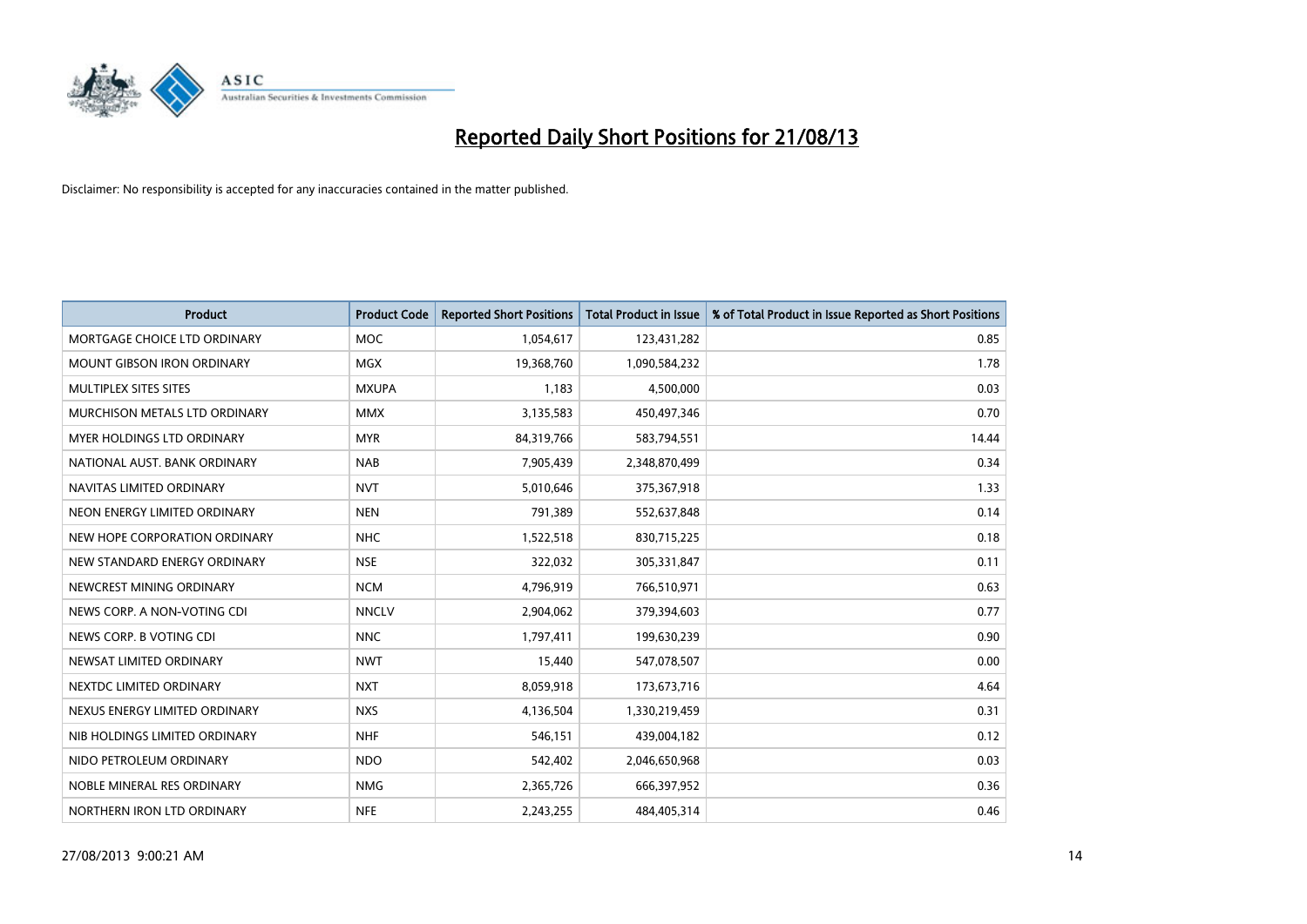

| <b>Product</b>                        | <b>Product Code</b> | <b>Reported Short Positions</b> | <b>Total Product in Issue</b> | % of Total Product in Issue Reported as Short Positions |
|---------------------------------------|---------------------|---------------------------------|-------------------------------|---------------------------------------------------------|
| NORTHERN STAR ORDINARY                | <b>NST</b>          | 5,183,674                       | 424,279,762                   | 1.22                                                    |
| NOVOGEN LIMITED ORDINARY              | <b>NRT</b>          | 81,970                          | 142,103,382                   | 0.06                                                    |
| NRW HOLDINGS LIMITED ORDINARY         | <b>NWH</b>          | 18,846,321                      | 278,888,011                   | 6.76                                                    |
| NUCOAL RESOURCES LTD ORDINARY         | <b>NCR</b>          | 90,001                          | 768,612,354                   | 0.01                                                    |
| NUFARM LIMITED ORDINARY               | <b>NUF</b>          | 16,892,109                      | 262,954,040                   | 6.42                                                    |
| OAKTON LIMITED ORDINARY               | <b>OKN</b>          | 666                             | 89,787,735                    | 0.00                                                    |
| OCEANAGOLD CORP. CHESS DEPOSITARY INT | <b>OGC</b>          | 1,854,944                       | 293,574,586                   | 0.63                                                    |
| OIL SEARCH LTD ORDINARY               | OSH                 | 6,495,907                       | 1,340,018,530                 | 0.48                                                    |
| OM HOLDINGS LIMITED ORDINARY          | OMH                 | 3,120,189                       | 733,423,337                   | 0.43                                                    |
| ORICA LIMITED ORDINARY                | ORI                 | 9,517,656                       | 368,203,632                   | 2.58                                                    |
| ORIGIN ENERGY ORDINARY                | <b>ORG</b>          | 12,564,166                      | 1,097,963,570                 | 1.14                                                    |
| OROCOBRE LIMITED ORDINARY             | <b>ORE</b>          | 342,417                         | 117,745,140                   | 0.29                                                    |
| OROTONGROUP LIMITED ORDINARY          | ORL                 | 512,327                         | 40,880,902                    | 1.25                                                    |
| ORPHEUS ENERGY LTD ORDINARY           | <b>OEG</b>          | 67,200                          | 130,475,919                   | 0.05                                                    |
| OZ MINERALS ORDINARY                  | <b>OZL</b>          | 9,525,108                       | 303,470,022                   | 3.14                                                    |
| PACIFIC BRANDS ORDINARY               | <b>PBG</b>          | 15,439,499                      | 912,915,695                   | 1.69                                                    |
| PALADIN ENERGY LTD ORDINARY           | <b>PDN</b>          | 72,391,700                      | 962,765,979                   | 7.52                                                    |
| PANAUST LIMITED ORDINARY              | <b>PNA</b>          | 5,137,863                       | 619,084,930                   | 0.83                                                    |
| PANORAMIC RESOURCES ORDINARY          | PAN                 | 500,226                         | 260,676,416                   | 0.19                                                    |
| PANTERRA GOLD LTD ORDINARY            | PGI                 |                                 | 760,580,455                   | 0.00                                                    |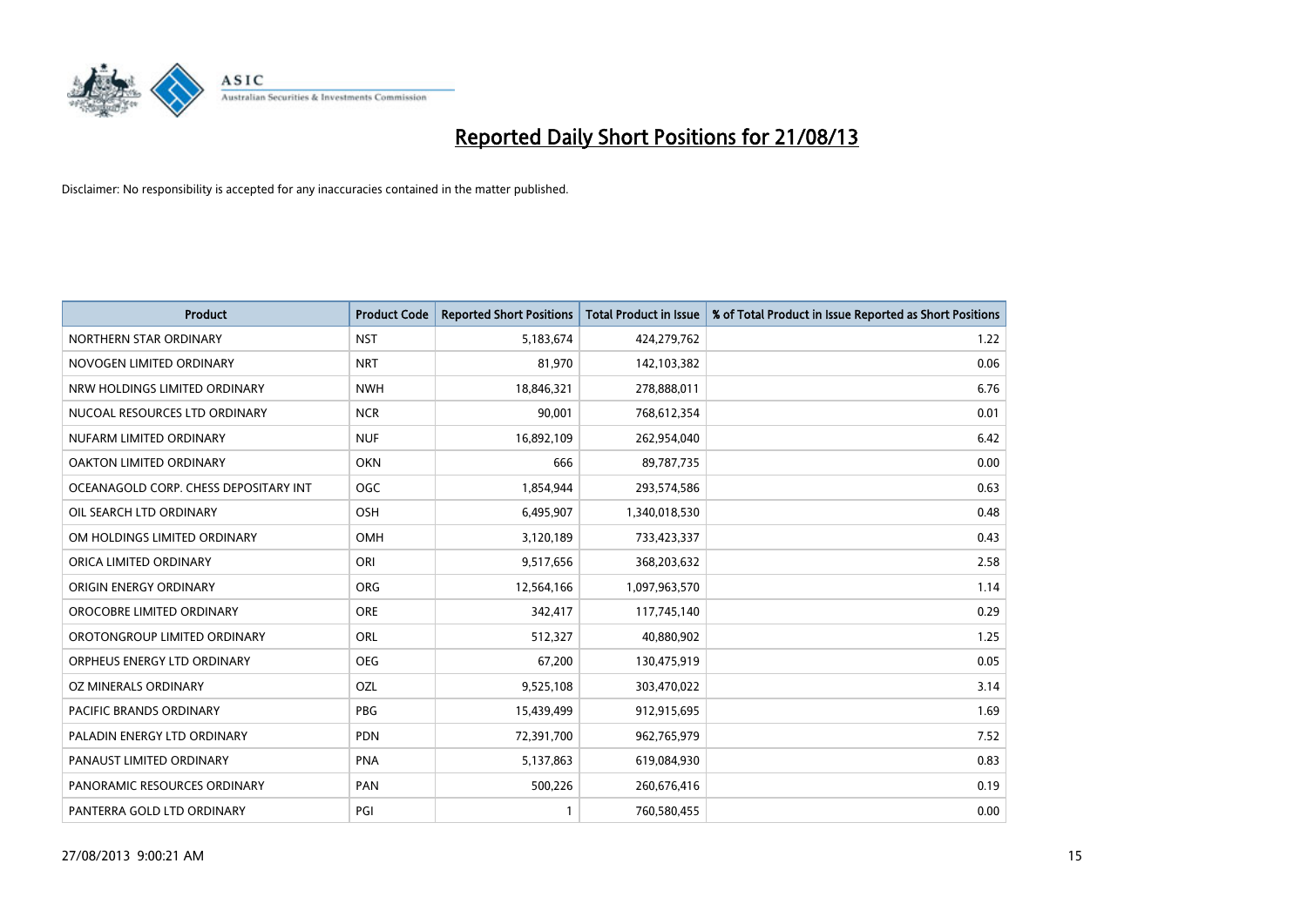

| Product                        | <b>Product Code</b> | <b>Reported Short Positions</b> | <b>Total Product in Issue</b> | % of Total Product in Issue Reported as Short Positions |
|--------------------------------|---------------------|---------------------------------|-------------------------------|---------------------------------------------------------|
| PAPERLINX LIMITED ORDINARY     | <b>PPX</b>          | 48,101                          | 609,280,761                   | 0.01                                                    |
| PAPILLON RES LTD ORDINARY      | <b>PIR</b>          | 6,737,779                       | 337,544,210                   | 2.00                                                    |
| PATTIES FOODS LTD ORDINARY     | PFL                 | 33,660                          | 139,065,639                   | 0.02                                                    |
| PEEL MINING LIMITED ORDINARY   | <b>PEX</b>          | 25,291                          | 132,085,969                   | 0.02                                                    |
| PEET LIMITED ORDINARY          | <b>PPC</b>          | 2,850,621                       | 431,986,887                   | 0.66                                                    |
| PERILYA LIMITED ORDINARY       | PEM                 | 626,931                         | 769,316,426                   | 0.08                                                    |
| PERPETUAL LIMITED ORDINARY     | <b>PPT</b>          | 2,257,342                       | 41,980,678                    | 5.38                                                    |
| PERSEUS MINING LTD ORDINARY    | <b>PRU</b>          | 15,186,520                      | 457,962,088                   | 3.32                                                    |
| PHARMAXIS LTD ORDINARY         | <b>PXS</b>          | 7,527,082                       | 308,548,389                   | 2.44                                                    |
| PHOSPHAGENICS LTD. ORDINARY    | POH                 | 274,058                         | 1,020,465,957                 | 0.03                                                    |
| PLATINUM ASSET ORDINARY        | <b>PTM</b>          | 4,112,953                       | 578,215,695                   | 0.71                                                    |
| PLATINUM AUSTRALIA ORDINARY    | <b>PLA</b>          | 836,127                         | 504,968,043                   | 0.17                                                    |
| PMI GOLD CORP CDI 1:1          | <b>PVM</b>          | 232,274                         | 154,329,165                   | 0.15                                                    |
| PMP LIMITED ORDINARY           | <b>PMP</b>          | 28,840                          | 323,781,124                   | 0.01                                                    |
| PREMIER INVESTMENTS ORDINARY   | <b>PMV</b>          | 1,410,725                       | 155,260,478                   | 0.91                                                    |
| PRIMA BIOMED LTD ORDINARY      | <b>PRR</b>          | 595,412                         | 1,228,709,341                 | 0.05                                                    |
| PRIMARY HEALTH CARE ORDINARY   | <b>PRY</b>          | 24,895,891                      | 503,921,941                   | 4.94                                                    |
| PROGRAMMED ORDINARY            | <b>PRG</b>          | 474,164                         | 118,229,190                   | 0.40                                                    |
| <b>QANTAS AIRWAYS ORDINARY</b> | QAN                 | 34,695,038                      | 2,241,745,788                 | 1.55                                                    |
| OBE INSURANCE GROUP ORDINARY   | <b>QBE</b>          | 22,324,079                      | 1,220,868,532                 | 1.83                                                    |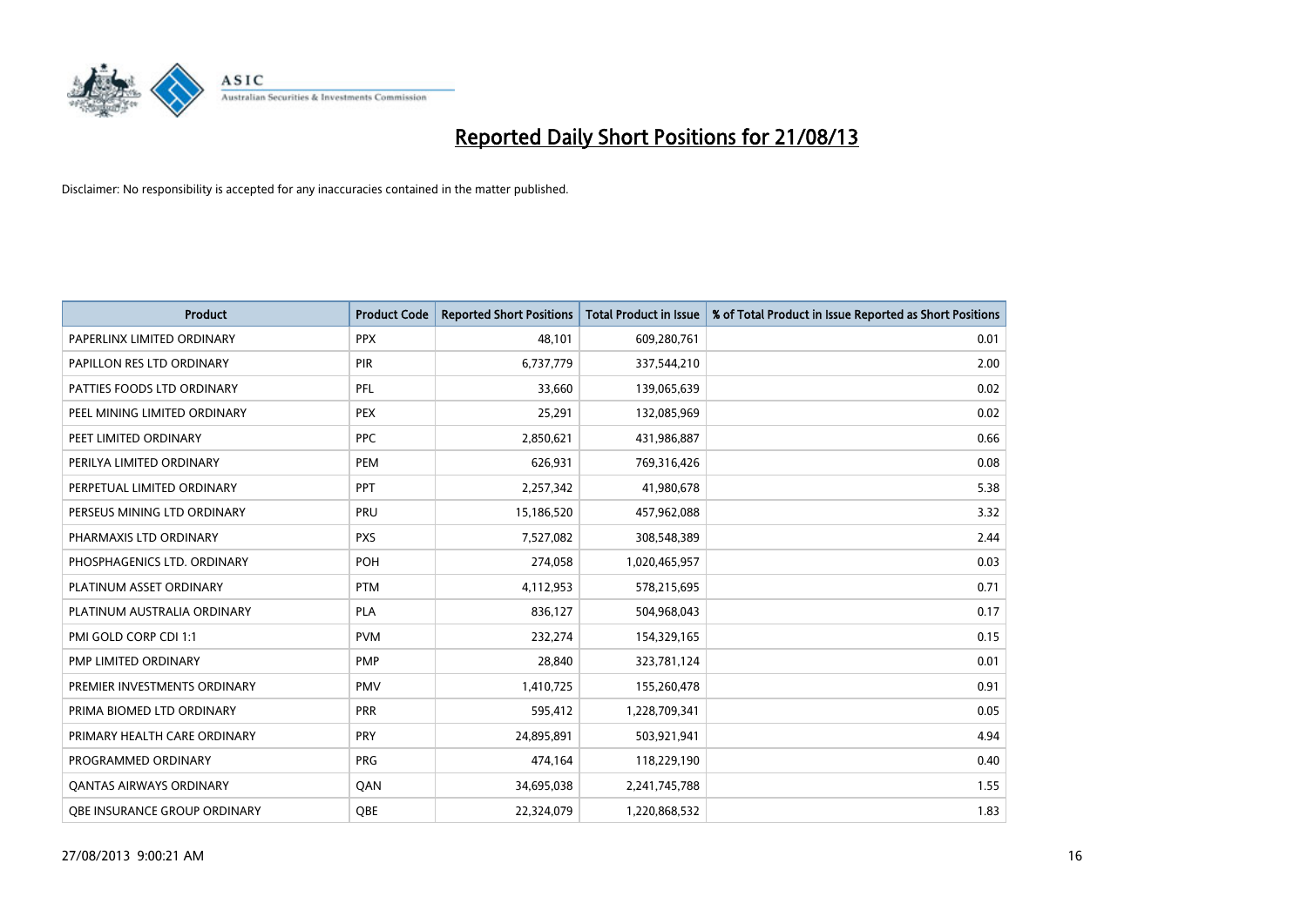

| <b>Product</b>                      | <b>Product Code</b> | <b>Reported Short Positions</b> | <b>Total Product in Issue</b> | % of Total Product in Issue Reported as Short Positions |
|-------------------------------------|---------------------|---------------------------------|-------------------------------|---------------------------------------------------------|
| ORXPHARMA LTD ORDINARY              | <b>QRX</b>          | 918,114                         | 144,785,606                   | 0.63                                                    |
| <b>QUBE HOLDINGS LTD ORDINARY</b>   | <b>QUB</b>          | 15,617,341                      | 928,965,547                   | 1.68                                                    |
| RAMELIUS RESOURCES ORDINARY         | <b>RMS</b>          | 3,487,812                       | 337,904,409                   | 1.03                                                    |
| RAMSAY HEALTH CARE ORDINARY         | <b>RHC</b>          | 2,472,493                       | 202,081,252                   | 1.22                                                    |
| <b>RCR TOMLINSON ORDINARY</b>       | <b>RCR</b>          | 2,083,036                       | 132,431,265                   | 1.57                                                    |
| <b>REA GROUP ORDINARY</b>           | <b>REA</b>          | 889,980                         | 131,714,699                   | 0.68                                                    |
| <b>RECKON LIMITED ORDINARY</b>      | <b>RKN</b>          | 305,462                         | 129,488,015                   | 0.24                                                    |
| RED 5 LIMITED ORDINARY              | <b>RED</b>          | 1,358,488                       | 135,488,008                   | 1.00                                                    |
| <b>RED FORK ENERGY ORDINARY</b>     | <b>RFE</b>          | 3,896,581                       | 446,551,719                   | 0.87                                                    |
| REDBANK ENERGY LTD ORDINARY         | AEJ                 | 13                              | 786,287                       | 0.00                                                    |
| REECE AUSTRALIA LTD. ORDINARY       | <b>REH</b>          | 443                             | 99,600,000                    | 0.00                                                    |
| REED RESOURCES LTD ORDINARY         | <b>RDR</b>          | 50,000                          | 521,897,064                   | 0.01                                                    |
| REGIS RESOURCES ORDINARY            | <b>RRL</b>          | 7,615,486                       | 477,447,099                   | 1.60                                                    |
| RESMED INC CDI 10:1                 | <b>RMD</b>          | 10,882,884                      | 1,556,242,300                 | 0.70                                                    |
| RESOLUTE MINING ORDINARY            | <b>RSG</b>          | 2,733,752                       | 640,994,224                   | 0.43                                                    |
| RESOURCE EQUIP LTD ORDINARY         | <b>RQL</b>          | 5,000                           | 249,065,471                   | 0.00                                                    |
| <b>RESOURCE GENERATION ORDINARY</b> | <b>RES</b>          | 174,300                         | 332,234,604                   | 0.05                                                    |
| RETAIL FOOD GROUP ORDINARY          | <b>RFG</b>          | 2,685,517                       | 130,301,190                   | 2.06                                                    |
| REX MINERALS LIMITED ORDINARY       | <b>RXM</b>          | 2,273,054                       | 188,907,284                   | 1.20                                                    |
| RHG LIMITED ORDINARY                | <b>RHG</b>          | 371                             | 308,483,177                   | 0.00                                                    |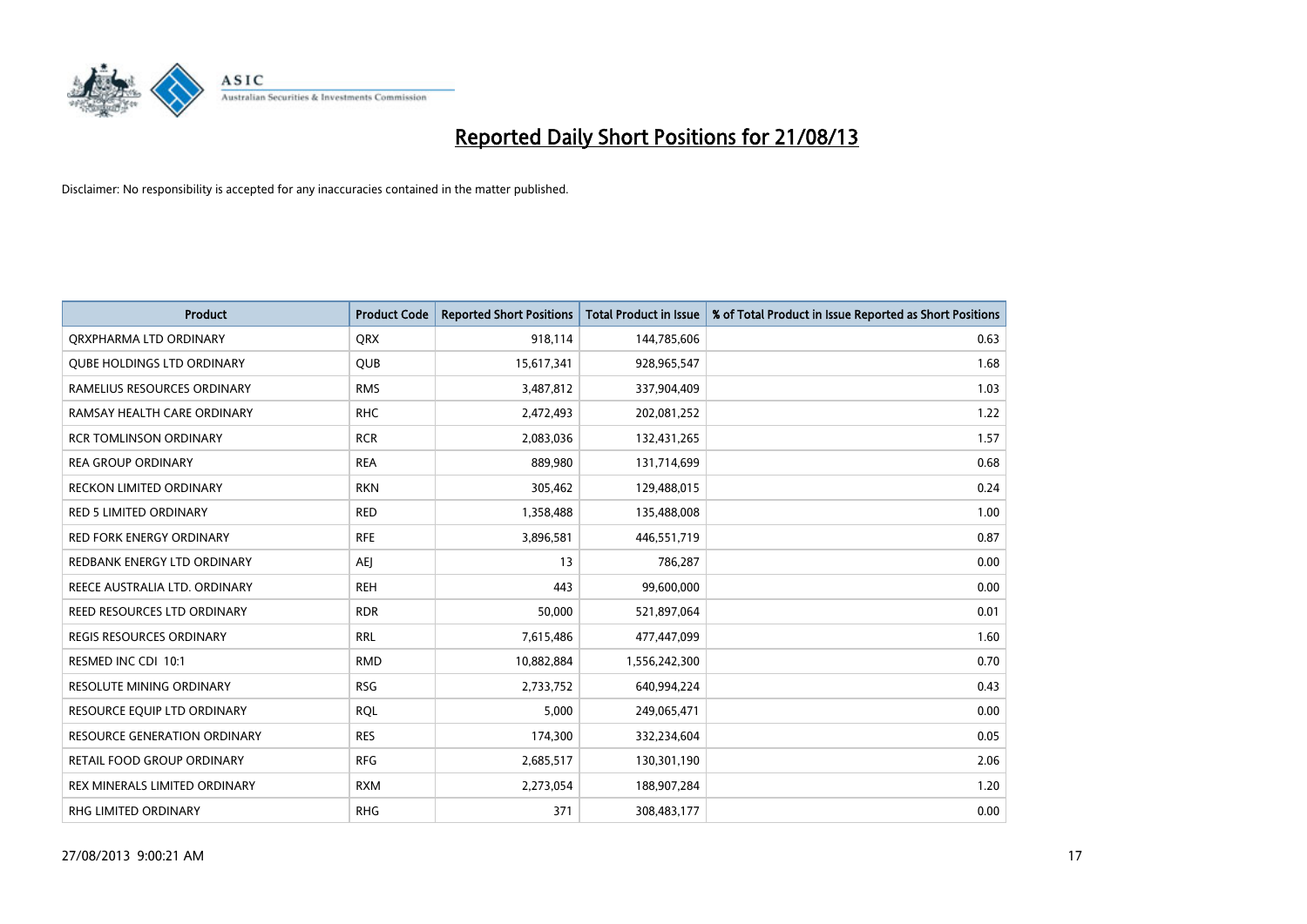

| <b>Product</b>                               | <b>Product Code</b> | <b>Reported Short Positions</b> | <b>Total Product in Issue</b> | % of Total Product in Issue Reported as Short Positions |
|----------------------------------------------|---------------------|---------------------------------|-------------------------------|---------------------------------------------------------|
| <b>RIALTO ENERGY ORDINARY</b>                | <b>RIA</b>          | 41                              | 1,155,765,100                 | 0.00                                                    |
| <b>RIDLEY CORPORATION ORDINARY</b>           | <b>RIC</b>          | 617,737                         | 307,817,071                   | 0.20                                                    |
| RIO TINTO LIMITED ORDINARY                   | <b>RIO</b>          | 6,434,888                       | 435,758,720                   | 1.48                                                    |
| ROBUST RESOURCES ORDINARY                    | <b>ROL</b>          | 10,000                          | 89,086,035                    | 0.01                                                    |
| ROC OIL COMPANY ORDINARY                     | <b>ROC</b>          | 1,569,060                       | 683,235,552                   | 0.23                                                    |
| SAI GLOBAL LIMITED ORDINARY                  | SAI                 | 9,644,455                       | 209,466,179                   | 4.60                                                    |
| SALMAT LIMITED ORDINARY                      | <b>SLM</b>          | 27,898                          | 159,812,799                   | 0.02                                                    |
| SAMSON OIL & GAS LTD ORDINARY                | SSN                 | 3,400,000                       | 2,229,165,163                 | 0.15                                                    |
| SANDFIRE RESOURCES ORDINARY                  | <b>SFR</b>          | 3,938,339                       | 155,640,968                   | 2.53                                                    |
| SANTOS LTD ORDINARY                          | <b>STO</b>          | 5,746,448                       | 965,621,056                   | 0.60                                                    |
| SARACEN MINERAL ORDINARY                     | SAR                 | 12,484,449                      | 595,263,186                   | 2.10                                                    |
| <b>SCA PROPERTY GROUP STAPLED SECURITIES</b> | <b>SCP</b>          | 33,772,778                      | 642,417,140                   | 5.26                                                    |
| SEDGMAN LIMITED ORDINARY                     | <b>SDM</b>          | 638,863                         | 220,368,310                   | 0.29                                                    |
| SEEK LIMITED ORDINARY                        | <b>SEK</b>          | 21,199,144                      | 337,833,019                   | 6.28                                                    |
| SELECT HARVESTS ORDINARY                     | <b>SHV</b>          | 28,918                          | 57,462,851                    | 0.05                                                    |
| SENEX ENERGY LIMITED ORDINARY                | <b>SXY</b>          | 5,235,809                       | 1,141,310,350                 | 0.46                                                    |
| SERVCORP LIMITED ORDINARY                    | SRV                 | 142                             | 98,432,275                    | 0.00                                                    |
| SERVICE STREAM ORDINARY                      | SSM                 | 100                             | 283,418,867                   | 0.00                                                    |
| SEVEN GROUP HOLDINGS ORDINARY                | <b>SVW</b>          | 5,026,805                       | 308,160,281                   | 1.63                                                    |
| SEVEN WEST MEDIA LTD ORDINARY                | <b>SWM</b>          | 3,745,438                       | 999,160,872                   | 0.37                                                    |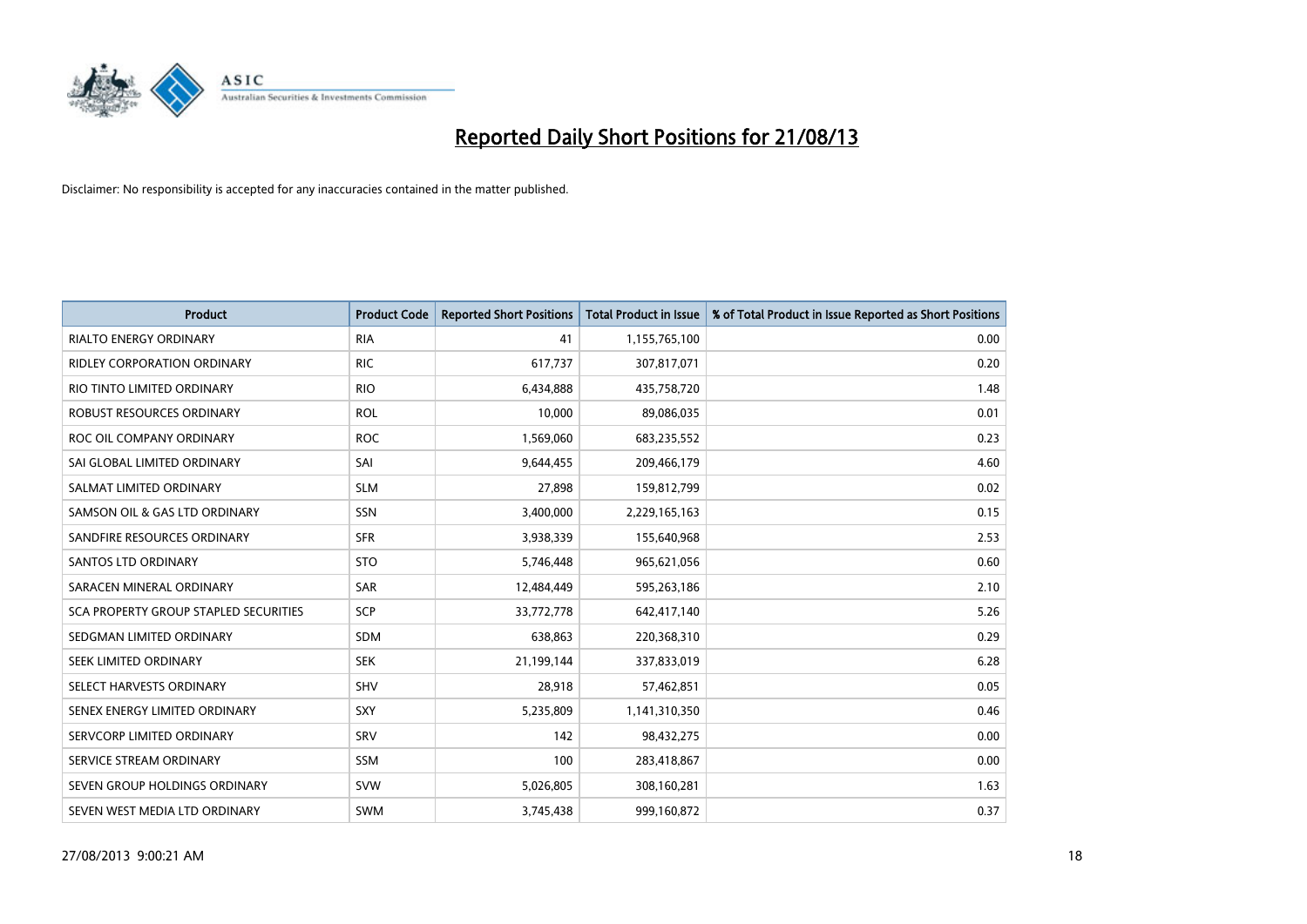

| <b>Product</b>                           | <b>Product Code</b> | <b>Reported Short Positions</b> | <b>Total Product in Issue</b> | % of Total Product in Issue Reported as Short Positions |
|------------------------------------------|---------------------|---------------------------------|-------------------------------|---------------------------------------------------------|
| SIGMA PHARMACEUTICAL ORDINARY            | <b>SIP</b>          | 4,626,086                       | 1,126,618,419                 | 0.41                                                    |
| SIHAYO GOLD LIMITED ORDINARY             | <b>SIH</b>          |                                 | 844,832,293                   | 0.00                                                    |
| <b>SILEX SYSTEMS ORDINARY</b>            | <b>SLX</b>          | 2,010,391                       | 170,249,150                   | 1.18                                                    |
| SILVER CHEF LIMITED ORDINARY             | SIV                 | 46.049                          | 28,762,745                    | 0.16                                                    |
| SILVER LAKE RESOURCE ORDINARY            | <b>SLR</b>          | 8,670,432                       | 379,048,750                   | 2.29                                                    |
| SIMS METAL MGMT LTD ORDINARY             | SGM                 | 7,995,350                       | 204,314,281                   | 3.91                                                    |
| SINGAPORE TELECOMM. CHESS DEPOSITARY INT | SGT                 | 6,704,186                       | 187,523,486                   | 3.58                                                    |
| SIRIUS RESOURCES NL ORDINARY             | <b>SIR</b>          | 4,298,500                       | 227,020,167                   | 1.89                                                    |
| SIRTEX MEDICAL ORDINARY                  | <b>SRX</b>          | 170,111                         | 56,079,887                    | 0.30                                                    |
| SKILLED GROUP LTD ORDINARY               | <b>SKE</b>          | 4,631,090                       | 233,533,526                   | 1.98                                                    |
| SKYCITY ENT GRP LTD ORDINARY             | <b>SKC</b>          | 162,665                         | 576,958,340                   | 0.03                                                    |
| <b>SLATER &amp; GORDON ORDINARY</b>      | <b>SGH</b>          | 1,827                           | 196,809,265                   | 0.00                                                    |
| SMS MANAGEMENT. ORDINARY                 | SMX                 | 1,619,582                       | 69,919,865                    | 2.32                                                    |
| SONIC HEALTHCARE ORDINARY                | SHL                 | 8,710,976                       | 397,205,681                   | 2.19                                                    |
| SOUL PATTINSON (W.H) ORDINARY            | SOL                 | 79,526                          | 239,395,320                   | 0.03                                                    |
| SOUTH BOULDER MINES ORDINARY             | <b>STB</b>          | $\mathbf{1}$                    | 127,952,826                   | 0.00                                                    |
| SP AUSNET STAPLED SECURITIES             | SPN                 | 35,428,997                      | 3,376,325,523                 | 1.05                                                    |
| SPARK INFRASTRUCTURE STAPLED NOTE & UNIT | SKI                 | 56,170,631                      | 1,326,734,264                 | 4.23                                                    |
| SPDR 200 FUND ETF UNITS                  | STW                 | 71,262                          | 45,278,688                    | 0.16                                                    |
| SPECIALTY FASHION ORDINARY               | <b>SFH</b>          | 110,001                         | 192,236,121                   | 0.06                                                    |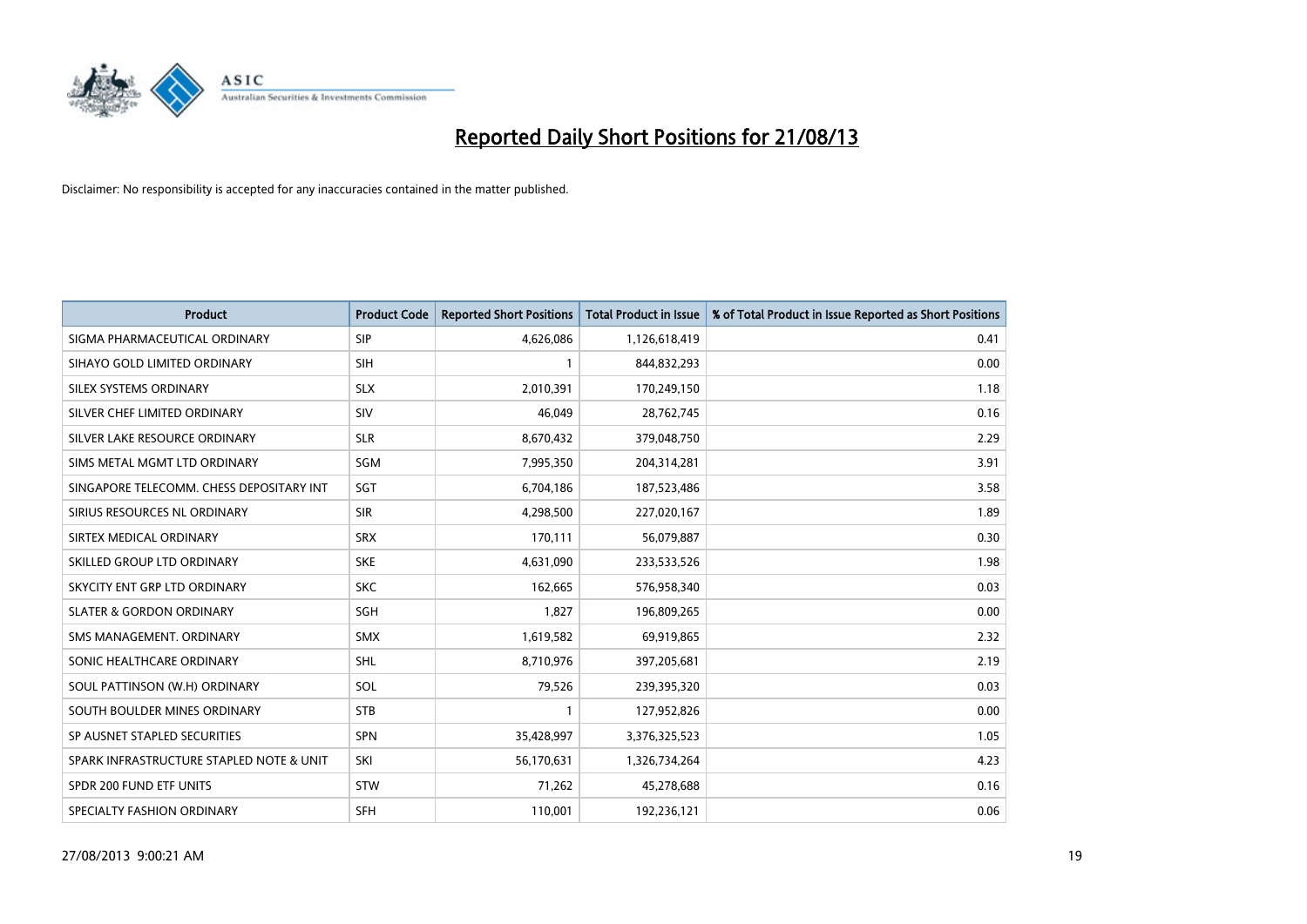

| <b>Product</b>                      | <b>Product Code</b> | <b>Reported Short Positions</b> | <b>Total Product in Issue</b> | % of Total Product in Issue Reported as Short Positions |
|-------------------------------------|---------------------|---------------------------------|-------------------------------|---------------------------------------------------------|
| ST BARBARA LIMITED ORDINARY         | <b>SBM</b>          | 22,270,562                      | 488,074,077                   | 4.56                                                    |
| STARPHARMA HOLDINGS ORDINARY        | <b>SPL</b>          | 16,227,535                      | 283,864,948                   | 5.72                                                    |
| STEADFAST GROUP LTD ORDINARY        | <b>SDF</b>          | 5,307,468                       | 500,873,408                   | 1.06                                                    |
| STHN CROSS MEDIA ORDINARY           | <b>SXL</b>          | 6,151,021                       | 705,099,800                   | 0.87                                                    |
| STOCKLAND UNITS/ORD STAPLED         | SGP                 | 6,497,564                       | 2,305,750,747                 | 0.28                                                    |
| STRAITS RES LTD. ORDINARY           | SRQ                 | 31,522                          | 1,164,150,159                 | 0.00                                                    |
| <b>STW COMMUNICATIONS ORDINARY</b>  | SGN                 | 1,193,847                       | 403,828,512                   | 0.30                                                    |
| SUNCORP GROUP LTD ORDINARY          | <b>SUN</b>          | 3,210,569                       | 1,286,600,980                 | 0.25                                                    |
| SUNDANCE ENERGY ORDINARY            | <b>SEA</b>          | 426,419                         | 462,611,982                   | 0.09                                                    |
| SUNDANCE RESOURCES ORDINARY         | <b>SDL</b>          | 50,359,425                      | 3,072,110,985                 | 1.64                                                    |
| SUNLAND GROUP LTD ORDINARY          | <b>SDG</b>          | 27,827                          | 181,710,087                   | 0.02                                                    |
| SUPER RET REP LTD ORDINARY          | SUL                 | 982,505                         | 196,472,811                   | 0.50                                                    |
| SYD AIRPORT STAPLED US PROHIBIT.    | <b>SYD</b>          | 17,513,840                      | 1,861,210,782                 | 0.94                                                    |
| SYRAH RESOURCES ORDINARY            | <b>SYR</b>          | 1,362,390                       | 147,867,623                   | 0.92                                                    |
| TABCORP HOLDINGS LTD ORDINARY       | <b>TAH</b>          | 18,070,307                      | 744,885,690                   | 2.43                                                    |
| TANAMI GOLD NL ORDINARY             | <b>TAM</b>          | 41                              | 587,548,523                   | 0.00                                                    |
| TAP OIL LIMITED ORDINARY            | <b>TAP</b>          | 168,765                         | 241,608,606                   | 0.07                                                    |
| TASSAL GROUP LIMITED ORDINARY       | <b>TGR</b>          | 98,059                          | 146,304,404                   | 0.07                                                    |
| <b>TATTS GROUP LTD ORDINARY</b>     | <b>TTS</b>          | 15,506,599                      | 1,402,708,406                 | 1.11                                                    |
| <b>TELECOM CORPORATION ORDINARY</b> | <b>TEL</b>          | 5,405,456                       | 1,817,088,869                 | 0.30                                                    |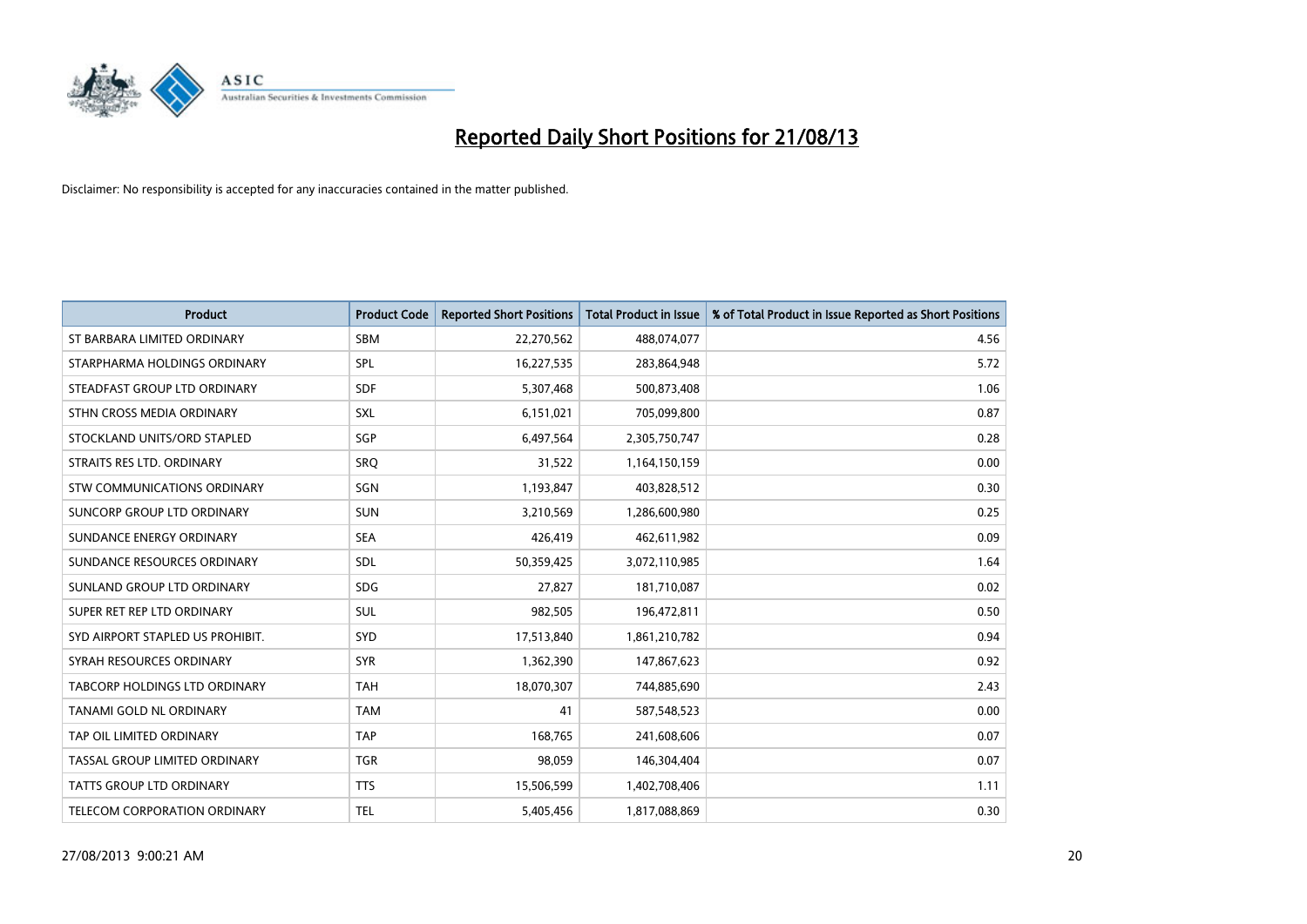

| <b>Product</b>                        | <b>Product Code</b> | <b>Reported Short Positions</b> | <b>Total Product in Issue</b> | % of Total Product in Issue Reported as Short Positions |
|---------------------------------------|---------------------|---------------------------------|-------------------------------|---------------------------------------------------------|
| <b>TELSTRA CORPORATION, ORDINARY</b>  | <b>TLS</b>          | 21,589,912                      | 12,443,074,357                | 0.17                                                    |
| TEN NETWORK HOLDINGS ORDINARY         | <b>TEN</b>          | 131,014,891                     | 2,586,970,845                 | 5.06                                                    |
| TERANGA GOLD CORP CDI 1:1             | <b>TGZ</b>          | 852,879                         | 174,491,981                   | 0.49                                                    |
| THE REJECT SHOP ORDINARY              | <b>TRS</b>          | 1,900,924                       | 28,826,248                    | 6.59                                                    |
| THORN GROUP LIMITED ORDINARY          | <b>TGA</b>          | 53,206                          | 148,897,155                   | 0.04                                                    |
| <b>TIGER RESOURCES ORDINARY</b>       | <b>TGS</b>          | 1,030,359                       | 674,770,269                   | 0.15                                                    |
| TOLL HOLDINGS LTD ORDINARY            | <b>TOL</b>          | 26,144,206                      | 717,133,875                   | 3.65                                                    |
| TOX FREE SOLUTIONS ORDINARY           | <b>TOX</b>          | 1,718,504                       | 132,519,859                   | 1.30                                                    |
| TPG TELECOM LIMITED ORDINARY          | <b>TPM</b>          | 1,020,232                       | 793,808,141                   | 0.13                                                    |
| <b>TRADE ME GROUP ORDINARY</b>        | <b>TME</b>          | 315,614                         | 396,017,568                   | 0.08                                                    |
| TRANSFIELD SERVICES ORDINARY          | <b>TSE</b>          | 31,265,913                      | 512,457,716                   | 6.10                                                    |
| TRANSPACIFIC INDUST, ORDINARY         | <b>TPI</b>          | 11,421,324                      | 1,578,563,490                 | 0.72                                                    |
| TRANSURBAN GROUP TRIPLE STAPLED SEC.  | TCL                 | 1,473,892                       | 1,485,286,659                 | 0.10                                                    |
| <b>TREASURY GROUP ORDINARY</b>        | <b>TRG</b>          | 430                             | 23,070,755                    | 0.00                                                    |
| TREASURY WINE ESTATE ORDINARY         | <b>TWE</b>          | 22,163,364                      | 647,227,144                   | 3.42                                                    |
| TROY RESOURCES LTD ORDINARY           | <b>TRY</b>          | 645,881                         | 164,568,698                   | 0.39                                                    |
| TWENTY-FIRST FOX INC A NON-VOTING CDI | <b>FOXLV</b>        | 1,252,571                       | 1,623,548,480                 | 0.08                                                    |
| TWENTY-FIRST FOX INC B VOTING CDI     | <b>FOX</b>          | 445,631                         | 1,112,242,654                 | 0.04                                                    |
| UGL LIMITED ORDINARY                  | UGL                 | 18,831,509                      | 166,511,240                   | 11.31                                                   |
| UNILIFE CORPORATION CDI 6:1           | <b>UNS</b>          | 82,292                          | 273,146,346                   | 0.03                                                    |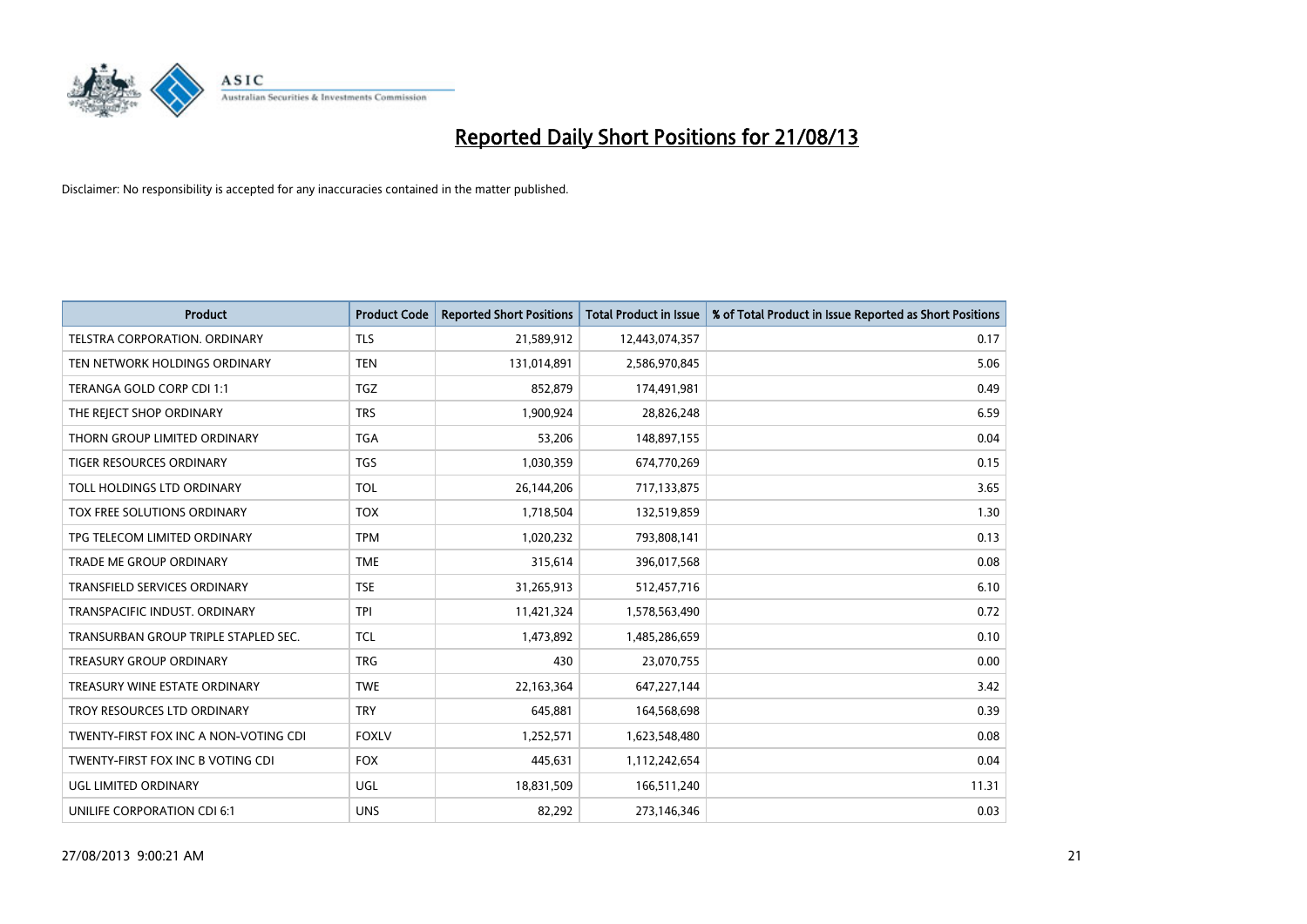

| <b>Product</b>                         | <b>Product Code</b> | <b>Reported Short Positions</b> | <b>Total Product in Issue</b> | % of Total Product in Issue Reported as Short Positions |
|----------------------------------------|---------------------|---------------------------------|-------------------------------|---------------------------------------------------------|
| <b>UXC LIMITED ORDINARY</b>            | <b>UXC</b>          | 6,237                           | 308,906,770                   | 0.00                                                    |
| <b>VENTURE MINERALS ORDINARY</b>       | <b>VMS</b>          | 193,000                         | 287,320,170                   | 0.07                                                    |
| <b>VIRGIN AUS HLDG LTD ORDINARY</b>    | <b>VAH</b>          | 93,132,742                      | 2,581,231,776                 | 3.61                                                    |
| VIRTUS HEALTH LTD ORDINARY             | <b>VRT</b>          | 11,000                          | 79,536,601                    | 0.01                                                    |
| <b>VOCUS COMMS LTD ORDINARY</b>        | <b>VOC</b>          | 40,655                          | 78,546,557                    | 0.05                                                    |
| <b>WDS LIMITED ORDINARY</b>            | <b>WDS</b>          | 7                               | 144,740,614                   | 0.00                                                    |
| <b>WEBIET LIMITED ORDINARY</b>         | <b>WEB</b>          | 1,615,482                       | 79,397,959                    | 2.03                                                    |
| <b>WESFARMERS LIMITED ORDINARY</b>     | <b>WES</b>          | 27,756,777                      | 1,006,674,601                 | 2.76                                                    |
| WESFARMERS LIMITED PARTIALLY PROTECTED | <b>WESN</b>         | 224,040                         | 150,518,997                   | 0.15                                                    |
| WESTERN AREAS LTD ORDINARY             | <b>WSA</b>          | 20,442,830                      | 196,843,803                   | 10.39                                                   |
| WESTERN DESERT RES. ORDINARY           | <b>WDR</b>          | 2,630,732                       | 392,493,317                   | 0.67                                                    |
| WESTFIELD GROUP ORD/UNIT STAPLED SEC   | <b>WDC</b>          | 6,718,918                       | 2,168,299,076                 | 0.31                                                    |
| WESTFIELD RETAIL TST UNIT STAPLED      | <b>WRT</b>          | 12,803,826                      | 2,995,945,800                 | 0.43                                                    |
| <b>WESTPAC BANKING CORP ORDINARY</b>   | <b>WBC</b>          | 20,315,354                      | 3,103,729,084                 | 0.65                                                    |
| WHITE ENERGY COMPANY ORDINARY          | <b>WEC</b>          | 42,413                          | 322,974,494                   | 0.01                                                    |
| WHITEHAVEN COAL ORDINARY               | <b>WHC</b>          | 106,408,792                     | 1,025,692,710                 | 10.37                                                   |
| WIDE BAY AUST LTD ORDINARY             | <b>WBB</b>          | 7,394                           | 36,238,600                    | 0.02                                                    |
| WINDIMURRA VANADIUM ORDINARY           | <b>WVL</b>          | 20,461                          | 19,284,366                    | 0.11                                                    |
| WOODSIDE PETROLEUM ORDINARY            | <b>WPL</b>          | 3,425,579                       | 823,910,657                   | 0.42                                                    |
| WOOLWORTHS LIMITED ORDINARY            | <b>WOW</b>          | 5,966,712                       | 1,250,231,932                 | 0.48                                                    |